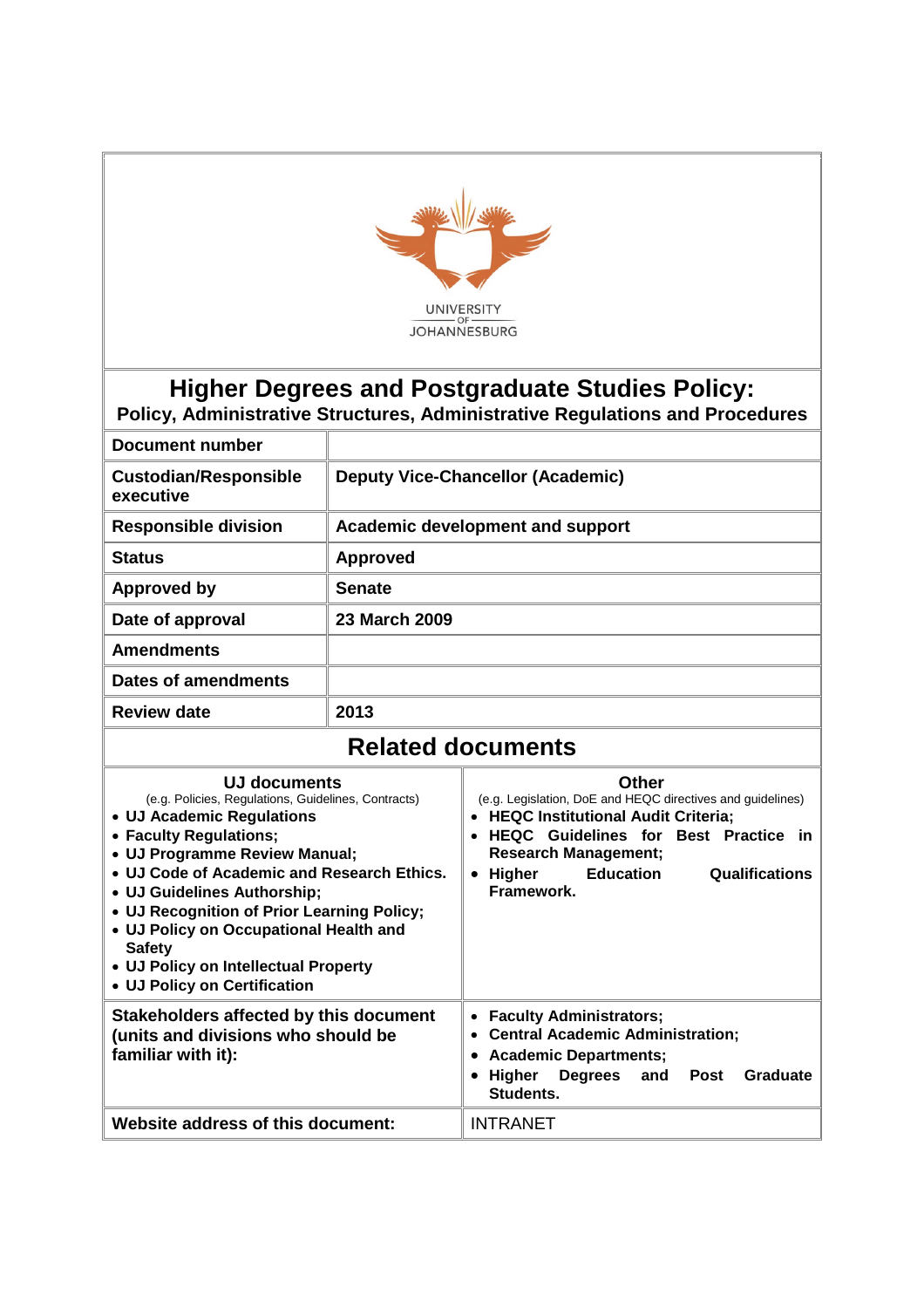# **Contents**

| Part A: |                                                                                                  |  |
|---------|--------------------------------------------------------------------------------------------------|--|
| 1.      |                                                                                                  |  |
| 2.      |                                                                                                  |  |
| 3.      |                                                                                                  |  |
| 4       |                                                                                                  |  |
| 4.1     |                                                                                                  |  |
| 4.2     |                                                                                                  |  |
| 4.3     |                                                                                                  |  |
| 5.      |                                                                                                  |  |
| 6.      |                                                                                                  |  |
| 7.      |                                                                                                  |  |
| 8.      |                                                                                                  |  |
| 9.      |                                                                                                  |  |
| 10.     |                                                                                                  |  |
| 11.     |                                                                                                  |  |
| 12.     |                                                                                                  |  |
| 13.     |                                                                                                  |  |
| Part B: |                                                                                                  |  |
| 14.     |                                                                                                  |  |
| Part C: | Administrative Regulations and procedures: the critical path to be followed with                 |  |
| 15.     |                                                                                                  |  |
| 16.     |                                                                                                  |  |
| 17.     |                                                                                                  |  |
| 18.     | THE ASSESSMENT PROCESS AND THE SUBMISSION OF OUTCOMES TO THE FHDC AND SHDC 11                    |  |
| Part D: |                                                                                                  |  |
| 19.     |                                                                                                  |  |
| 20.     |                                                                                                  |  |
| 21.     |                                                                                                  |  |
| 22.     |                                                                                                  |  |
| 23.     |                                                                                                  |  |
| 24.     |                                                                                                  |  |
| 25.     |                                                                                                  |  |
| 26.     |                                                                                                  |  |
| 27.     |                                                                                                  |  |
| 27.1    |                                                                                                  |  |
| 27.2    | A dispute about the release of the minor dissertation, dissertation or thesis for assessment  21 |  |
| 27.3    |                                                                                                  |  |
| 28.     |                                                                                                  |  |
| 29.     |                                                                                                  |  |
| 30.     |                                                                                                  |  |
|         |                                                                                                  |  |
|         |                                                                                                  |  |
|         |                                                                                                  |  |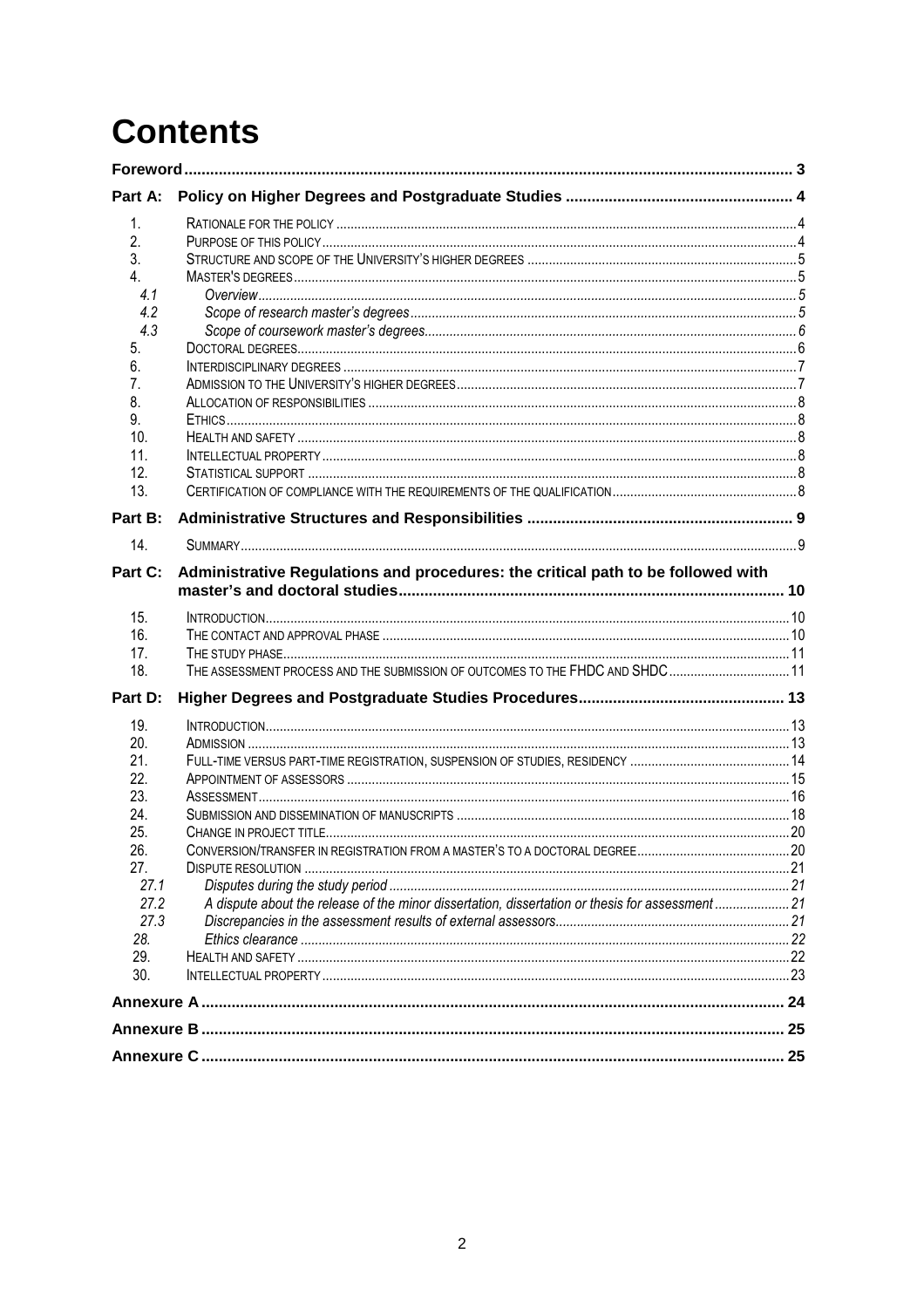### **Foreword**

This document sets out the policy of the University of Johannesburg ("the University") on higher degrees and postgraduate studies, listing minimum requirements as approved by the University's Senate on the recommendation of its Higher Degrees Committee. Individual faculties may have enacted additional rules to address requirements specific to them.

Any deviations from this Policy, for instance as made necessary by discipline-specific or Professional Board requirements, need explicit approval by Senate.

For the purposes of this policy, the terms *higher degrees* and *postgraduate* signal studies, research, or programmes at the master's and/or doctoral level, equivalent to level 9 and 10 of the Higher Education Qualifications Framework (HEQF).

Copies of this document are available from the Office of the Deputy Vice-Chancellor (Academic) (DVC), from faculty officers, or the University's website.

This document must be read in conjunction with the University's Academic Regulations, specifically those sections of the Regulations dealing with master's and doctoral degrees.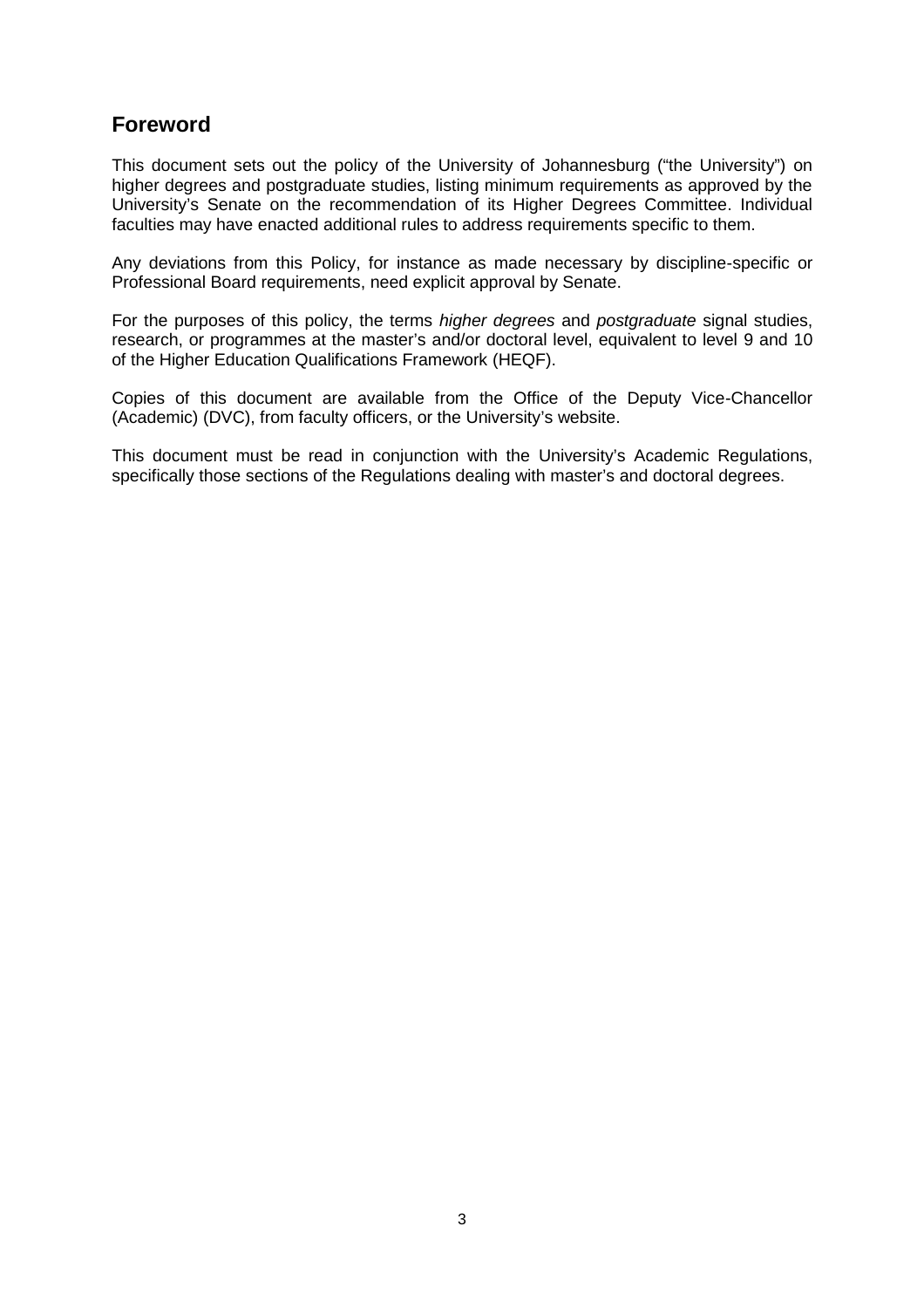### **Part A: Policy on Higher Degrees and Postgraduate Studies**

### *1. Rationale for the policy*

- 1.1 Research is a core competence and function of the University, and an activity that is key to defining the institution's position among its peers locally, continentally and globally. Research is also an important medium through which the University gives effect to its responsibility of contributing to the development of the country and its people. For these and other reasons, research continues to enjoy strategic priority in the University.
- 1.2 Postgraduate students, enrolled for higher degrees, form the backbone of most successful university research programmes worldwide, and so it is appropriate that the University actively promotes higher degree studies and postgraduate research as an integral part of its institutional research endeavour, and ensures the quality of this provision.
- 1.3 The policy also seeks to accommodate expectations that flow from constitutional and other contemporary South African imperatives, such as
	- a) the constitutional right to fair treatment;
	- b) an open and transparent flow of information;
	- c) the need to promote equity;
	- d) active development of historically disadvantaged individuals;
	- e) improving effectiveness and efficiency.

### *2. Purpose of this policy*

- 2.1 The purpose of this policy is to provide a framework for the administration, governance and quality management of postgraduate studies and programmes at the University that:
	- a) maintains the highest levels of quality care in regard to postgraduate studies:
	- b) ensures the fair and transparent treatment of all postgraduate students and their concerns;
	- c) clarifies the respective roles and responsibilities of students and their supervisors;
	- d) establishes rational and transparent decision-making processes around the governance and administration of postgraduate student matters;
	- e) ensures adequate capacity development support for postgraduate students;
	- f) provides for the generation and capture of relevant institutional management information relating to postgraduate students and programmes;
	- g) clarifies roles and functions within the University's research and academic system.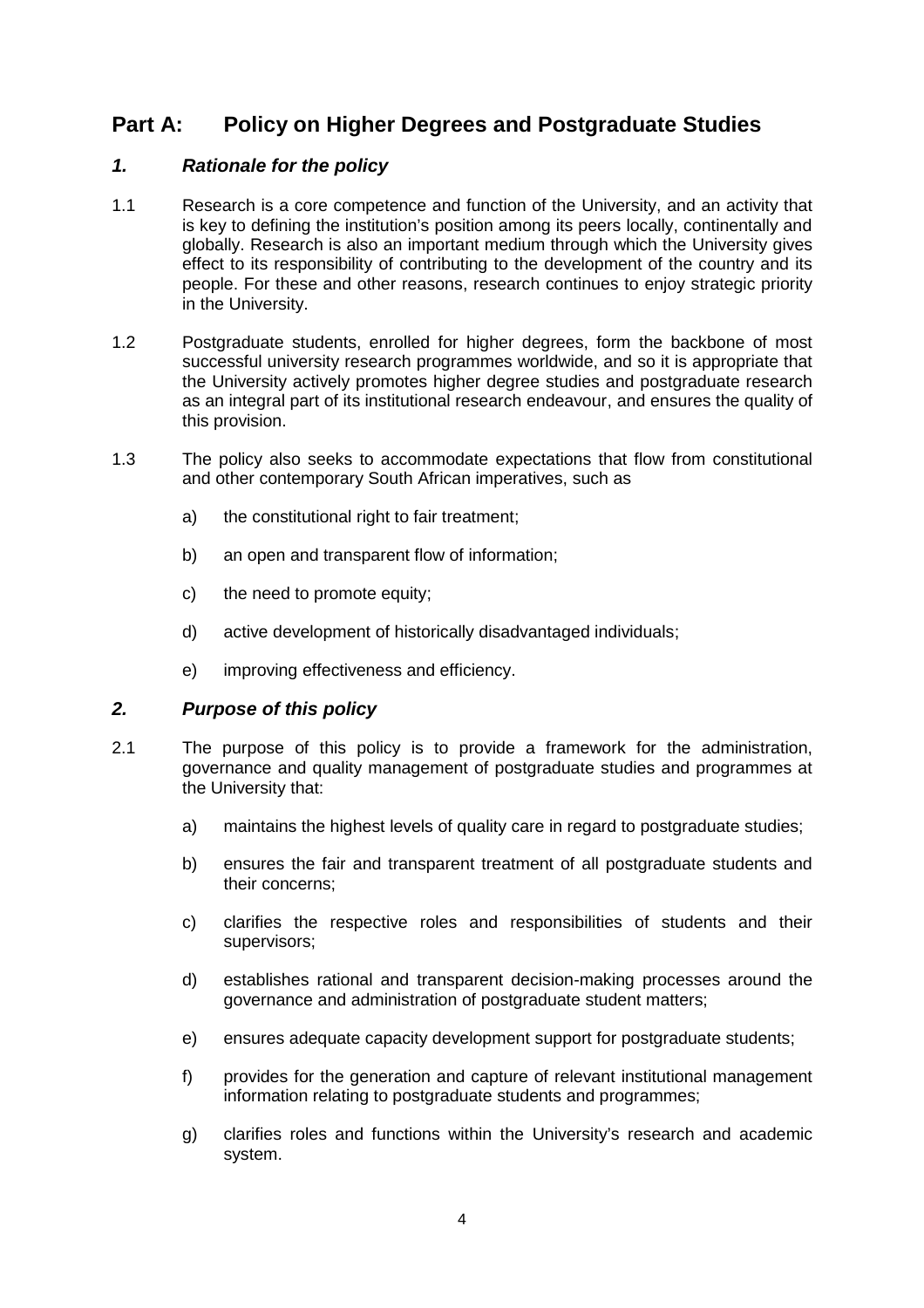### *3. Structure and scope of the University's higher degrees*

3.1 This policy outlines generic expectations for all UJ master's and doctoral degrees. Professional body requirements and disciplinary-specific requirements may further modify these outlines, but this policy sets benchmarks which should not be relaxed, though they may be tightened by faculty-specific regulations.

### *4. Master's degrees*

### **4.1 Overview**

- 4.1.1 The University offers two distinct types of master's programmes:
	- a) research master's programmes or degrees, in which the successful completion of a research dissertation is the sole or major academic requirement for graduation; the dissertation (with or without an associated oral component) constitutes 100% of the requirements for the degree.
	- b) coursework master's programmes or degrees, in which the minor dissertation (with or without an associated oral component) constitutes a minimum of one third but preferably 50% of the requirements for the degree (60 or 90 / 180 credit points respectively); completion of compulsory formal, taught courses or modules constitutes the remaining part of the requirements for the degree.

### **4.2 Scope of research master's degrees**

- 4.2.1 "The primary purpose of a Master's Degree is to educate and train researchers who can contribute to the development of knowledge at an advanced level, or prepare graduates for advanced and specialised professional development. A Master's Degree must have a significant research component…. Master's graduates must be able to deal with complex issues both systematically and creatively, make sound judgements using data and information at their disposal and communicate their conclusions clearly to specialist and non-specialist audiences, demonstrate self-direction and originality in tackling and solving problems, act autonomously in planning and implementing tasks at a professional or equivalent level, and continue to advance their knowledge, understanding and skills." (HEQF qualification descriptors. Government Gazette 5 October 2007)
- 4.2.2 One core intention of a master's programme is therefore to equip students with specialised knowledge through research training and to provide a sound training in research methodologies. Candidates are not generally expected to make an original theoretical or fundamental contribution to their field of knowledge, but through the provision of new data or information they should demonstrate proficiency in research methods and the ability to work independently. Master's graduates are expected to exhibit mastery of research methodology and evidence of understanding scholarly processes at work, as evident through a novel project.
- 4.2.3 Coursework associated with a research master's degree may derive from discipline- and industry-specific requirements, traditions and expectations; it may supplement and support the training being acquired through the research project, but does not generate credit points towards the degree.
- 4.2.4 The core output of a research master's degree takes the form of a dissertation, a written document communicating the work that was pursued in the course of the project, its context and outcomes. In some cases the output may be expanded,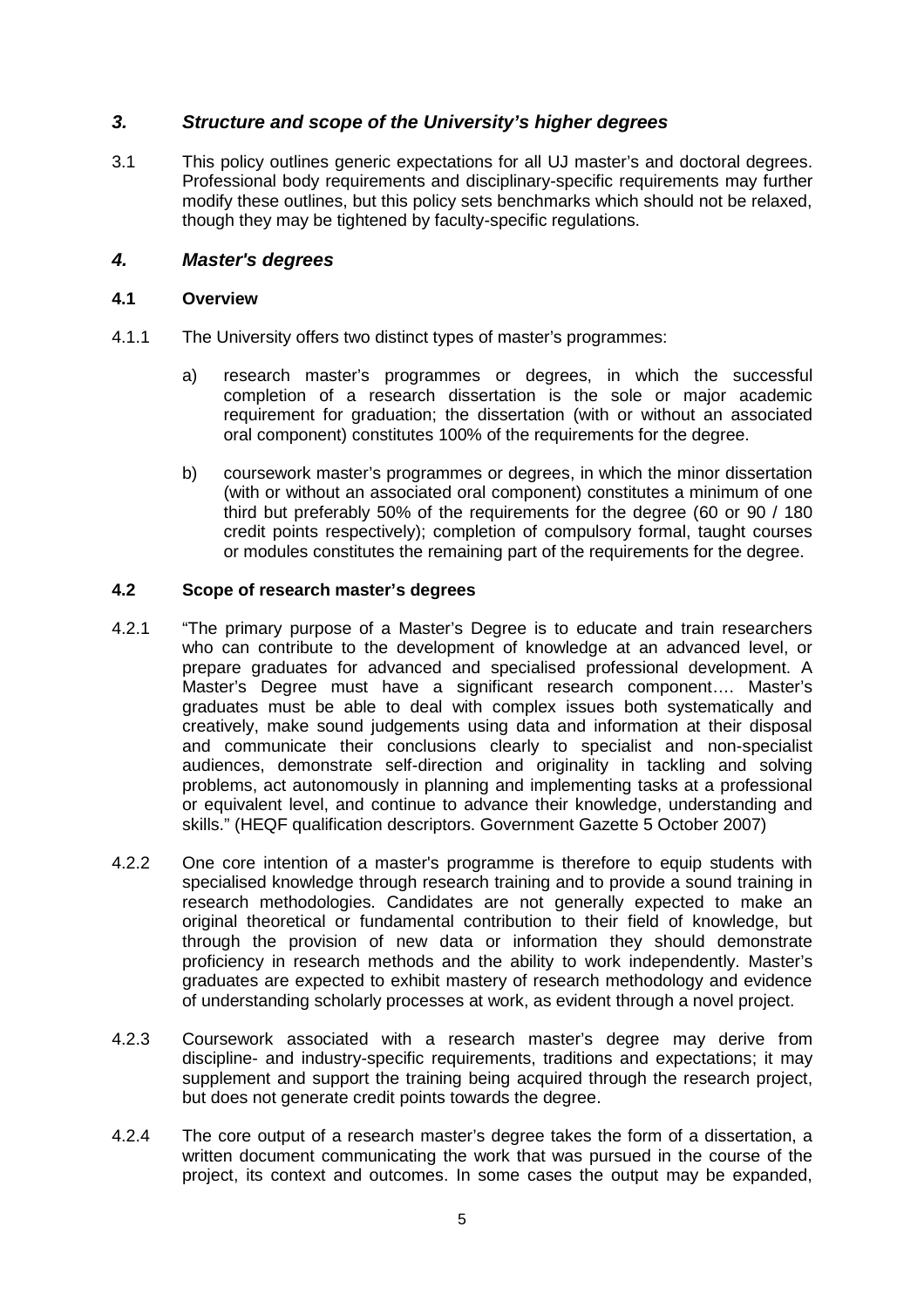supplemented or supported through patents, designs, artefacts, computer code, or other material or intangible items produced in the course of the research, which Faculty regulations may specify as an explicit expectation of the degree.

4.2.5 In addition, this policy expects each prospective master's candidate to have submitted to the supervisor at least one manuscript of a paper/article in the format required by an accredited journal for that specific discipline as a condition for graduation; the student will receive appropriate guidance from his/her supervisors in preparing the manuscript of the paper. Authorship of such a paper must be guided by UJ *Guidelines on Authorship*. Faculty regulations will stipulate under which conditions students may be exempted from needing to submit such a manuscript.

### **4.3 Scope of coursework master's degrees**

- 4.3.1 The emphasis on the research component in a coursework master's degree will be lower than in a research master's degree, its written research output being referred to as a minor dissertation. Minor dissertations should report in a similar way as full dissertations, but should be more limited in length and scope due to the much shorter duration and more constrained scope of the project. In addition, the coursework modules or components of the degree programme will have specific other output requirements, possibly including formal summative assessments (last assessment opportunities).
- 4.3.2 In addition, this policy expects each prospective master's candidate to have submitted to the supervisor at least one manuscript of a paper/article in the format required by an accredited journal for that specific discipline as a condition for graduation; the student will receive appropriate guidance from his/her supervisors in preparing the manuscript of the paper. Authorship of such a paper must be guided by UJ *Guidelines on Authorship*. Faculty regulations will stipulate under which conditions students may be exempted from needing to submit such a manuscript.

### *5. Doctoral degrees*

- 5.1 "A Doctoral Degree requires a candidate to undertake research at the most advanced academic levels culminating in the submission, assessment and acceptance of a thesis. Coursework may be required as preparation or value addition to the research, but does not contribute to the credit value of the qualification. The defining characteristic of this qualification is that the candidate is required to demonstrate high-level research capability and make a significant and original academic contribution at the frontiers of a discipline or field. The work must be of a quality to satisfy peer review and merit publication … A graduate must be able to supervise and evaluate the work of others in the area of specialisation concerned." (HEQF qualification descriptors. Government Gazette 5 October 2007)
- 5.2 The necessary and defining requirement for the award of a doctoral degree is an original contribution to a field of study, the originality needing to lie more at a theoretical, conceptual or analytic level than at the level of producing new data. In addition, proficiency in research methods and the ability to think and work independently must be demonstrated.
- 5.3 The output of a doctoral degree takes the form of a thesis, which is a written document communicating the work that was pursued in the course of the project, its context and outcomes and communicating the original contribution being made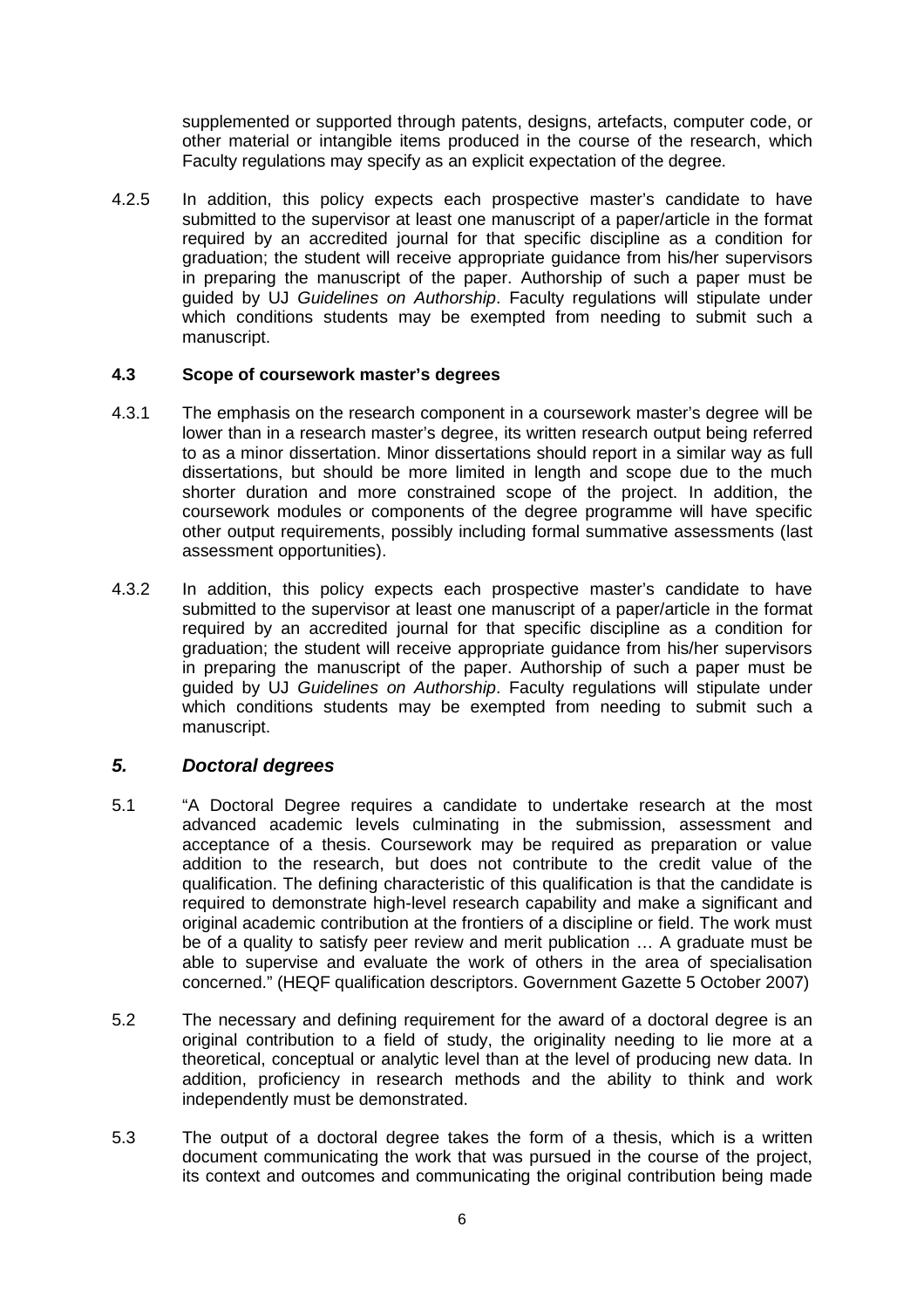by the project. In some cases the output may be expanded, supplemented or supported through patents, designs, artefacts, computer code, or other material or intangible items produced in the course of the research, which Faculty regulations may specify as an explicit requirement of the degree.

- 5.4 Entrance requirements to the doctoral programme may include some type of assessment or prescribed coursework, in order to assess prior knowledge or as learning support, in accordance with faculty regulations.
- 5.5 In addition, a prospective doctoral graduate will submit to his/her supervisor at least one publishable manuscript, in the format required by an accredited journal, for that specific discipline as a condition for graduation. Authorship of such a paper/article must be guided by UJ *Guidelines on Authorship*. Faculty regulations will stipulate under which conditions students may be exempt from needing to submit such manuscripts.

### *6. Interdisciplinary degrees*

- 6.1 An interdisciplinary degree is one whose formal foundation cannot be found in just one home department: instead, it spreads across a combination of two or several home departments. At the master's and doctoral level these degrees are respectively referred to as M.Phil and D.Phil degrees.
- 6.2 Applications for admission to interdisciplinary degrees may need to be assessed via a "recognition of prior learning" (RPL) process – as set out in the UJ *RPL Policy* – to establish the student's suitability for enrolment in the envisaged degree, or any additional requirements that the student may need to fulfil.
- 6.3 Faculties are specifically required to consider very carefully which department should act as the host or home department for the purpose of registration, and to exercise due prudence when identifying and approving supervisors: in general, supervisors from all cognate departments should participate in guiding the study. Faculties are also required to pay close attention to quality assurance of such degrees.

### *7. Admission to the University's higher degrees*

- 7.1 Students applying for admission to a postgraduate master's degree (HEQF level 9) will normally be required to hold a qualification at the HEQF level 8: an Honours degree, a four-year 480 credit Bachelor's degree (with a minimum of 96 credits at level 8), or a Postgraduate Diploma, in the relevant discipline. Enrolment for a doctoral degree (HEQF level 10) will normally require a master's degree (HEQF level 9) in the relevant discipline. In addition, candidates for admission to master's and doctoral degrees in general need to have obtained their previous degree with an average mark of at least 65%.
- 7.2 The applications of students who do not satisfy the formal entrance requirements for a specific higher degree programme may be considered in terms the UJ's *RPL Policy*, which is binding on this matter. In the case of foreign students, consideration of their application for admission is subject to the rules stipulated in the University's Academic Regulations.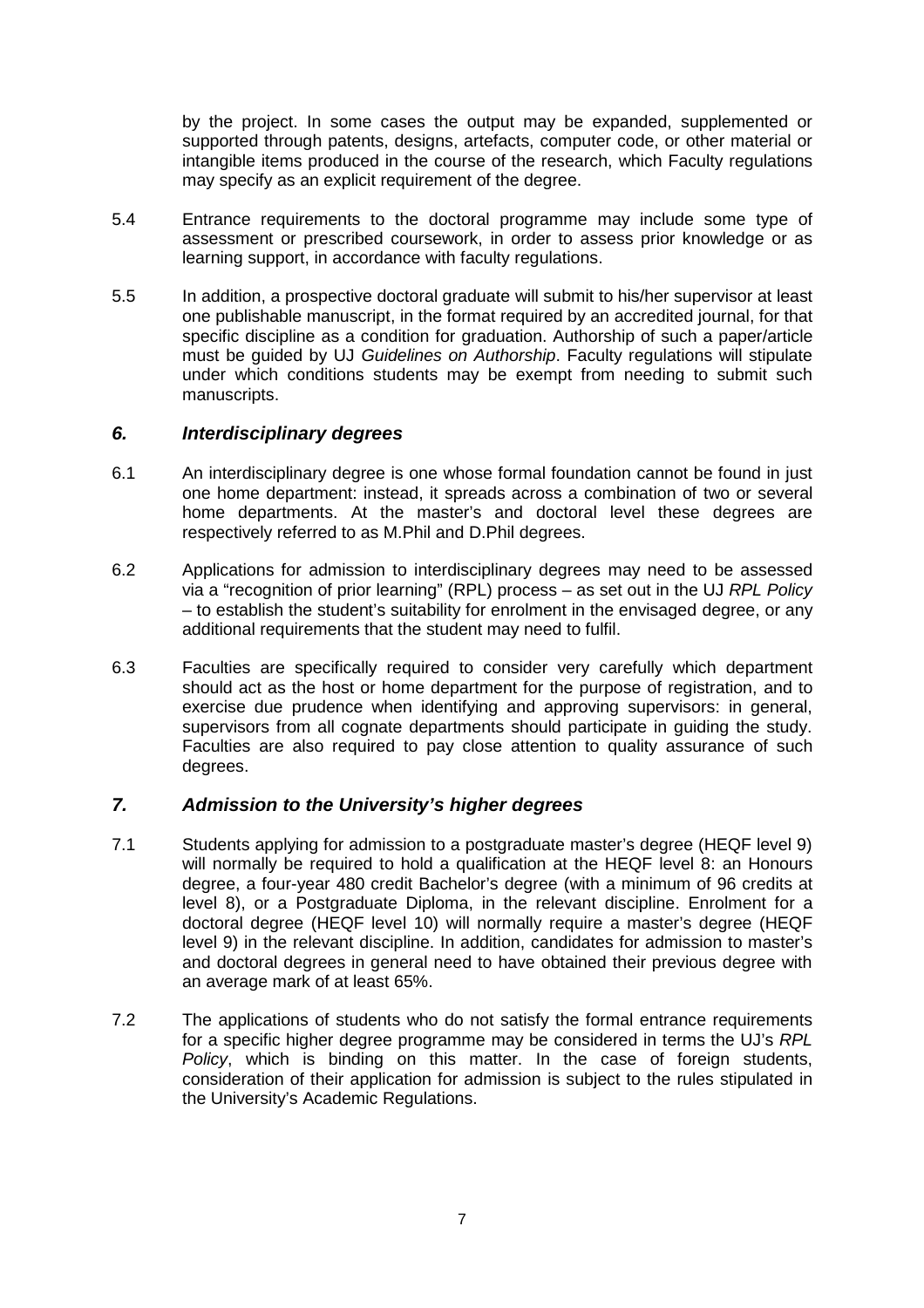### *8. Allocation of responsibilities*

- 8.1 There is a clear separation of responsibilities between the faculties, the Office of the DVC (Academic) and associated Senate structures, and the Research Office.
- 8.2 For all academic and most operational purposes, the point of contact of postgraduate students will be their supervisors, their department, and their faculty. The University's Research Office will be involved in supporting those relations where required.
- 8.3 The Office of the DVC (Academic), in conjunction with faculty officers and the academic and committee administration departments is responsible for overseeing and administering the functions of the Senate Higher Degrees Committee (SHDC), as outlined in this policy.

### *9. Ethics*

- 9.1 All post-graduate students (and their supervisors) are expected to familiarise themselves with and adhere to the University's Code of Academic and Research Ethics. For this purpose all masters and doctoral research proposals must receive ethics clearance before a project can commence. (Also refer to par 28.)
- 9.2 Executive deans are accountable for ensuring that all research activities in their faculties have undergone all necessary scrutiny and clearance in regard to considerations of research ethics, though this responsibility may be formally delegated at Faculty or departmental level.

### *10. Health and safety*

10.1 Health and safety matters attendant to all research activities will be subject to the University's policy on Occupational Health and Safety, and will be the responsibility of persons and bodies listed in those policies, accountability also being assigned in accordance with the policy.

### *11. Intellectual property*

11.1 All postgraduate research projects are subject to the University's Policy on Intellectual Property (IP), and students are required to signal their adherence to this policy as part of the annual registration process.

### *12. Statistical support*

12.1 The University provides central statistical support through its Statkon Division. Such support is of a technical nature only and is provided through the initial intervention of the student's supervisor.

### *13. Certification of compliance with the requirements of the qualification*

13.1 Certification of compliance with the requirements of the qualification is in accordance with the Certification Policy of the University, with due regard to the responsibility of the candidate, supervisors, relevant faculty administration officer, the Executive Dean of the faculty and the Registrar: Academic (master's graduates) or Pro-Vice Chancellor (doctoral graduates).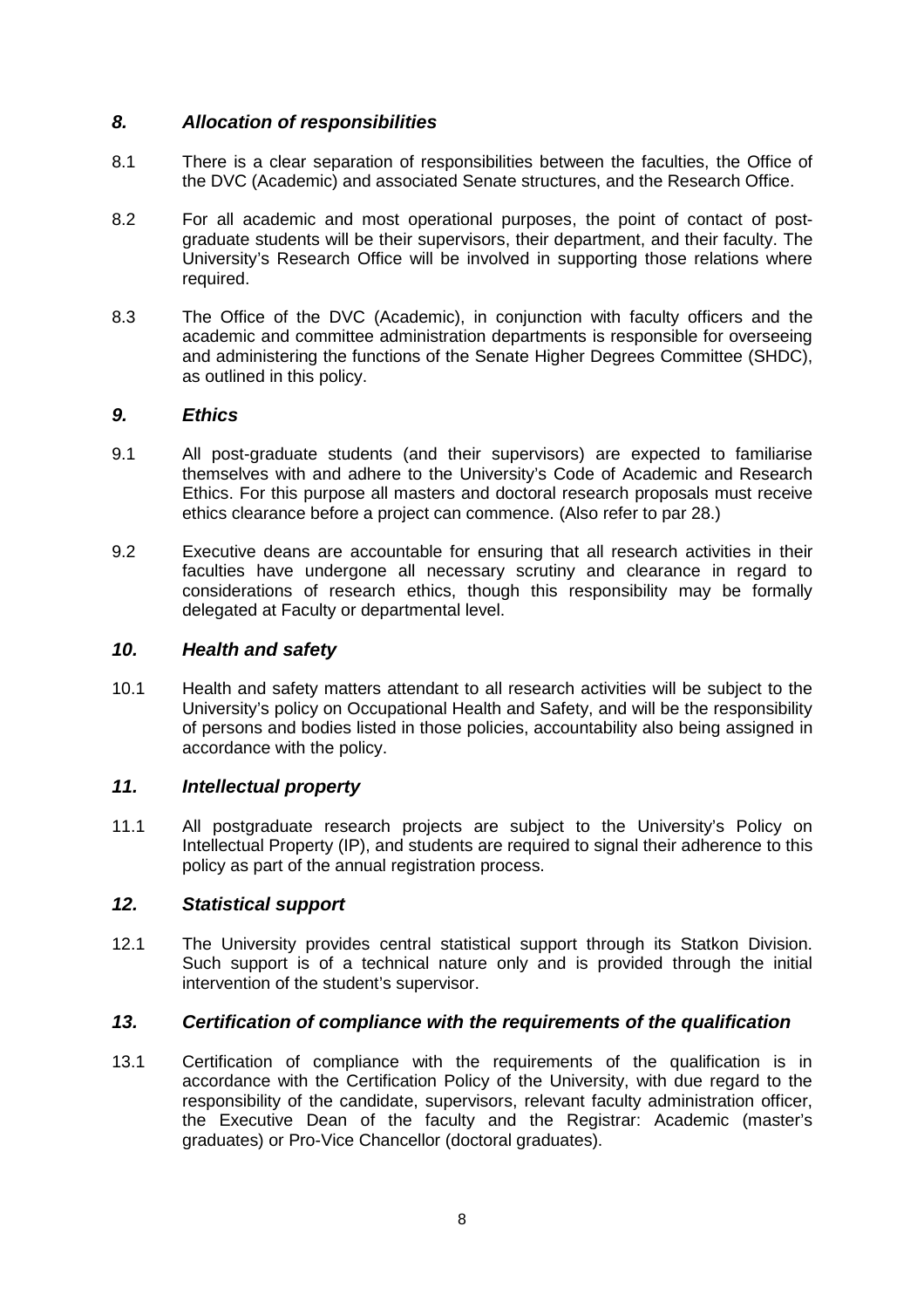### **Part B: Administrative Structures and Responsibilities**

### *14. Summary*

- 14.1 Administrative responsibilities are assigned to the following committees and structures:
- 14.2 The University Senate, which formally approves ratifies and/or notes any decision referred to it by the Senate Higher Degrees Committee (SHDC). For reasons of practicality, Senate may also devolve some of these responsibilities to the Senex, or to the Vice-Chancellor or his/her nominee. In addition, the Senate may refer any matters relating to postgraduate research or degree programmes to the SHDC for consideration.
- 14.3 The University Senate establishes as a subcommittee (the SHDC), whose role it is to consider in detail recommendations from the faculties and advises Senate in this respect.
- 14.4 The Faculty Board is the principal custodian of academic quality in regard to postgraduate programmes in the faculty, and it is expected to formally establish appropriate structures or mandate existing ones to assist the faculty in exercising this responsibility.
- 14.5 Each faculty is expected to establish a Faculty Higher Degrees Committee (FHDC), or to formally allocate the FHDC's responsibility as set out in this policy to another appropriate faculty structure. The FHDCs are principally responsible for the academic regulation and administration of postgraduate research for degree purposes, their recommendations being forwarded to the respective Faculty Boards, who consider and approve the FHDC recommendations, or on specific matters in turn make recommendations to the SHDC.
- 14.6 In addition, each faculty will establish a Faculty Postgraduate Assessment Committee (FPAC) (or another faculty structure formally entrusted with this responsibility), which considers assessors' reports and makes recommendations to the Faculty Board.
- 14.7 The project supervisor must ensure professional and ethical academic supervision of the postgraduate research project and students registered under his/her name; s/he is also responsible for University academic administrative and managerial matters attendant to the project registered under his/her promotion. In general, supervisors of postgraduate research students are expected to hold a doctoral degree, though a faculty may condone a lower qualification where this is merited for explicitly stated purposes.
- 14.8 In general, the University will not limit the maximum number of postgraduate students any one staff member may supervise, but it expects faculties to manage throughput purposefully with due regard to student progress and academic employee workload, and to place a premium on quality management considerations in this regard.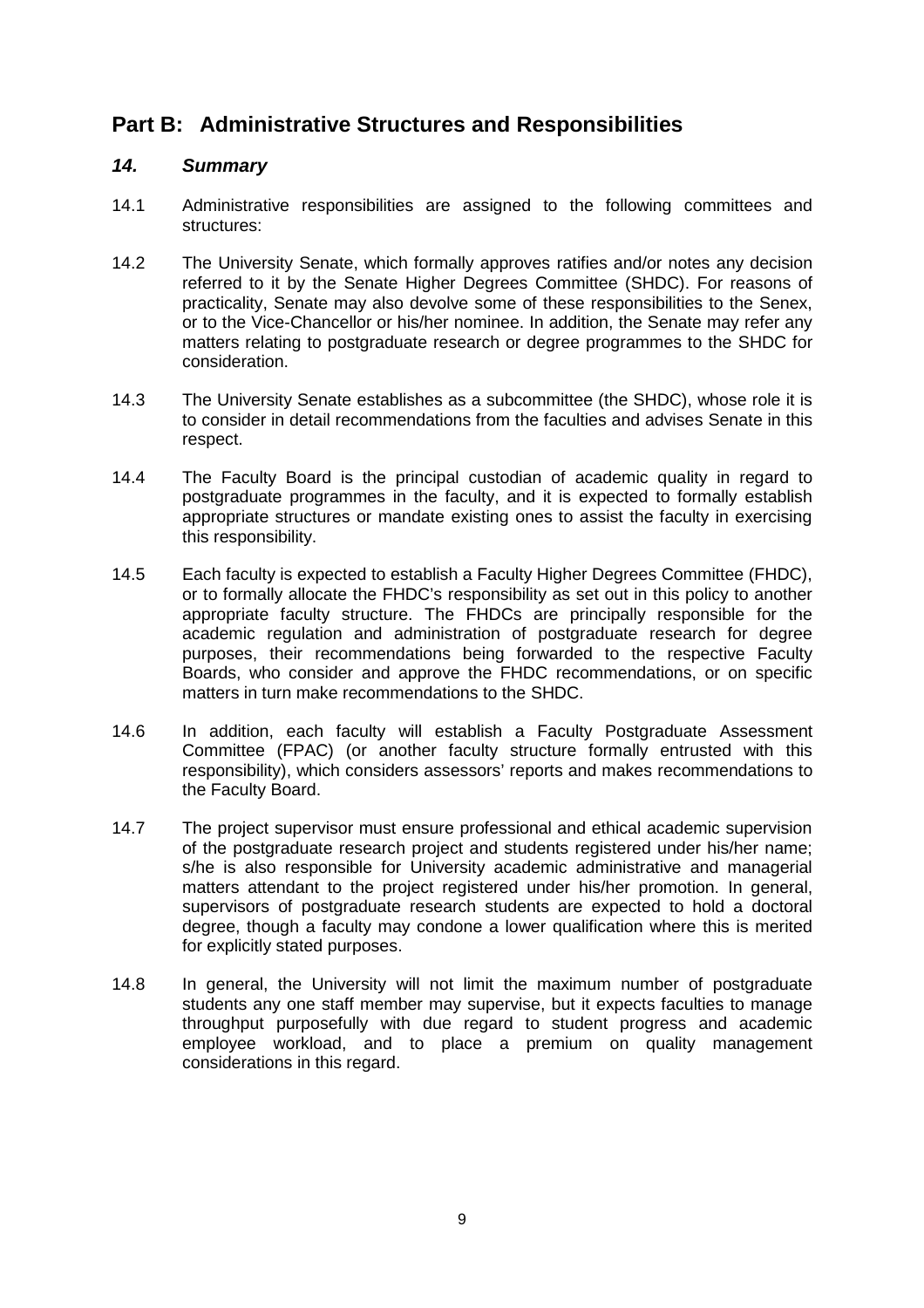### **Part C: Administrative Regulations and procedures: the critical path to be followed with master's and doctoral studies**

### *15. Introduction*

15.1 For the purpose of this section, three phases in the research will be distinguished, namely (i) the contact and approval phase; (ii) the study phase; and (iii) the assessment process and the submission of the outcomes to the FHDC and the SHDC.

### *16. The contact and approval phase*

- 16.1 A student would normally contact the department or a potential supervisor and seek advice on admission, a potential research idea and the assignment of a supervisor to his/her study.
- 16.2 The student should be advised about registration procedures and the assignment of a supervisor (and co-supervisor(s) where appropriate). Guidelines should be provided by the supervisor on the structure of a research proposal, and technical requirements pertaining to academic writing and referencing.
- 16.3 The student should formally register for the degree programme to qualify for research supervision. Thereafter, master's students have 6 and doctoral students 9 months to complete their project proposals to the standards required by relevant faculty and University policy. During this time they will have access to the University resources that they require to formulate their project proposals. In addition, students may already begin with their research where their supervisor deems this appropriate.
- 16.4 Research proposals need to be formally approved by faculties in terms of their quality and research ethics. Faculties can deal with approval in different ways, either delegating this responsibility to a department or requiring the FHDC or an equivalent structure to consider the research proposals. Faculties may require a doctoral student to defend his/her proposal, and where feasible (depending on numbers), the same requirement may be applied to full master's research proposals and coursework master's proposals. It is advisable that proposals approved within the academic departments are certified as such by the HOD.
- 16.5 The title, supervisor(s) and external assessors (and any subsequent amendments to these) should be approved as follows:
- 16.5.1 In the case of a minor dissertation or dissertation, these details are approved by the FHDC, ratified by FB and sent for notification to the SHDC.
- 16.5.2 In the case of a thesis, these details are finalised by FHDC, noted by Faculty Board and approved by SHDC.
- 16.6 Should a research proposal not be approved by the FHDC or delegated authority, the student may rework the proposal, but may only submit it for approval one more time. Should the research proposal on this re-submission not be approved, the student's registration could be terminated, unless permission to continue is granted by the HOD/Executive Dean concerned.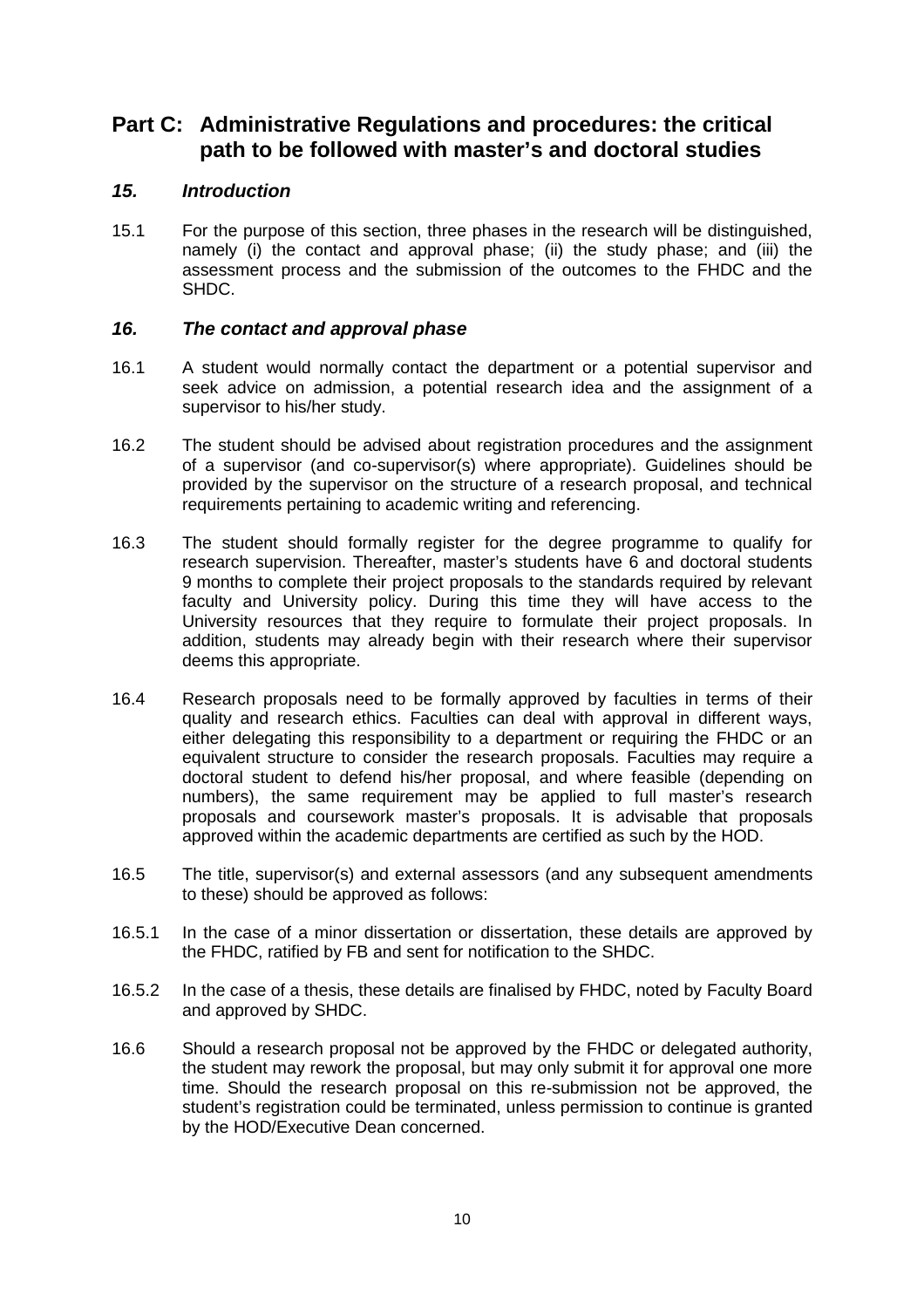### *17. The study phase*

- 17.1 Full-time and part-time master's students, respectively, have a maximum of 24 and 36 months to complete and submit their dissertations. Doctoral students (both parttime and full-time) may take up to 48 months. Extensions to these periods will only be entertained in exceptional circumstances.
- 17.2 The supervision and provision of study guidance are now continuous. The project supervisor is expected to enter into a formal agreement with the student, copies of which may be obtained from the Faculty Office, or downloaded from the University Intranet. The template provided may be extended, but no content should be deleted.
- 17.3 Supervisors will keep record of their meetings and discussions with students and will report every six months on the progress of each student. The student must receive the report as well and sign to this effect. The progress reports should, in summary form, be retained either by the HOD or the FHDC.
- 17.4 During their studies, students may be nominated by their supervisor(s) for supervisor-linked bursaries. Master's students qualify for a maximum of two years funding support and doctoral students for a maximum of three years of funding support. The supervisor needs to confirm the progress made by the student to qualify for the funding.
- 17.5 As the students' studies near completion, the HFA should be notified of the intention to submit four months in advance. The formal appointment of external assessors takes place, as coordinated between the supervisor, the HOD and HFA.

### *18. The assessment process and the submission of outcomes to the FHDC and SHDC*

- 18.1 When the minor dissertation, dissertation or thesis is complete, the supervisor signs a form to formally release the study for final assessment purposes. The candidate submits the required number of copies for assessment. The minor dissertation, dissertation or thesis must include a declaration from the student that this is his/her original work and that ideas imported from elsewhere are acknowledged/referenced.
- 18.2 Faculties should decide and communicate to students where the assessment copies are to be handed in and where the assessment reports will be received before dissemination to the supervisor(s).
- 18.3 There are four possible responses from the assessors:
	- (i) they may recommend awarding the degree without conditions; or
	- (ii) they may recommend awarding the degree subject to minor changes to the minor dissertation, dissertation or thesis; or
	- (iii) they may recommend resubmission of the minor dissertation, dissertation or thesis after certain changes or additional work, or
	- (iv) they may fail the minor dissertation, dissertation or thesis.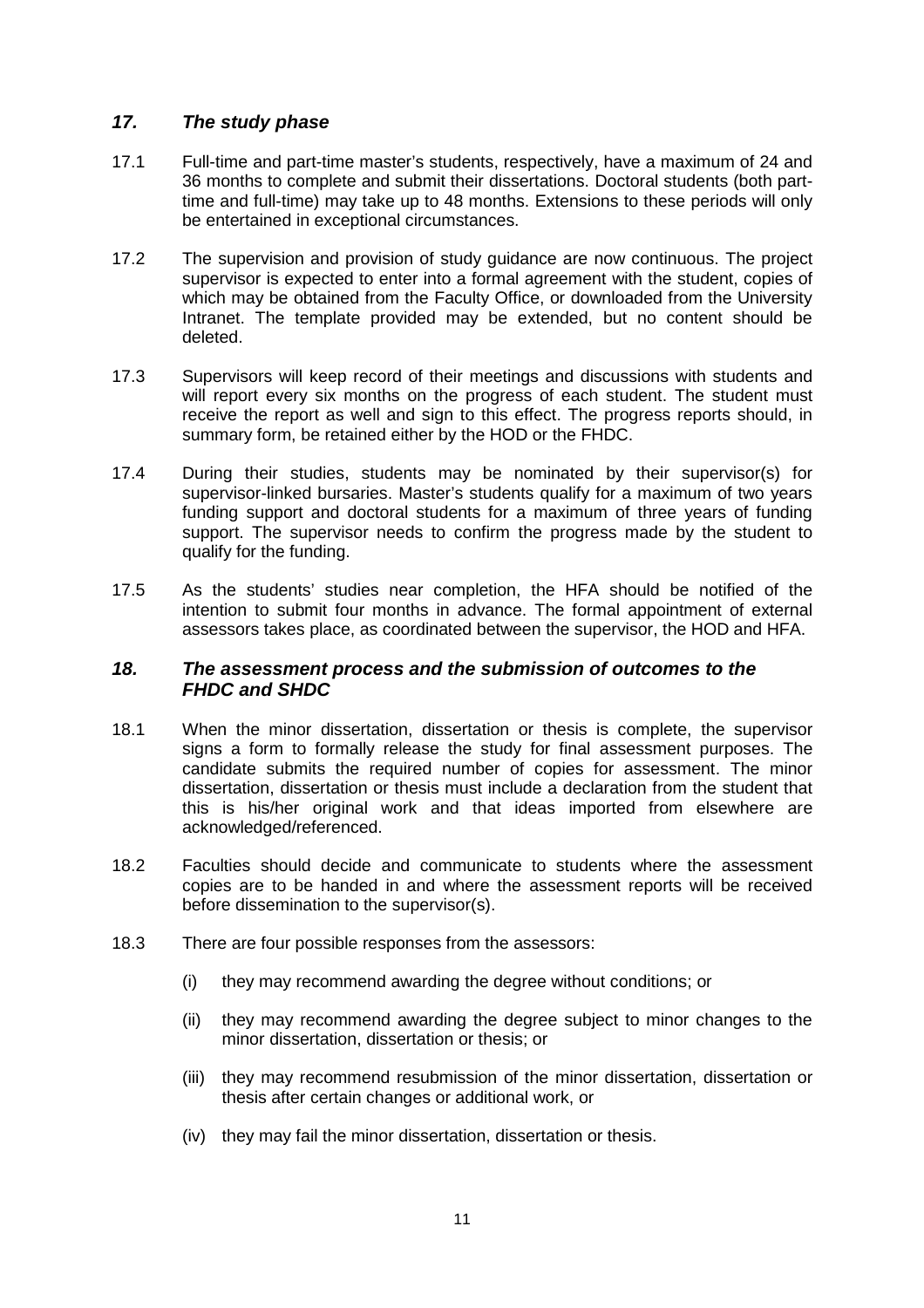Whatever the recommendations, the FPAC (or equivalent) should consider and moderate the results (the mark assigned in the case of a master's minor dissertation/dissertation or the qualitative recommendation made in the case of a doctoral thesis); moderation thereby takes place in the context of a committee and is not done by an individual such as the supervisor. (See section 27.4 concerning resolution of possible differences in assessor recommendations.)

- 18.4 Faculties can decide on the use of a non-examining chair to facilitate the finalisation of assessment results of post-graduate students.
- 18.5 The composition and scheduling of the FPACs is left to the discretion of the faculties, though faculties are encouraged to limit the membership of these committees to a minimum of three with the right to co-opt the supervisor(s) if desired.
- 18.6 The supervisor oversees and certifies in writing that all corrections requested by the assessors have been addressed.
- 18.7 All forms (all assessment reports, including any summary report and FPAC reports) are submitted to the HFA. The FHDC meets to review the results and assessment reports of all masters' and doctoral candidates, and supervisor certification that minor corrections have been done. All master's results (including coursework master's) are finalised at this level, approved by Faculty Boards and submitted to SHDC for ratification.
- 18.8 For doctoral candidates, the full documentation (forms, narrative reports and certification that corrections have been done) serves at SHDC for approval, after which the Senate will receive the results for ratification.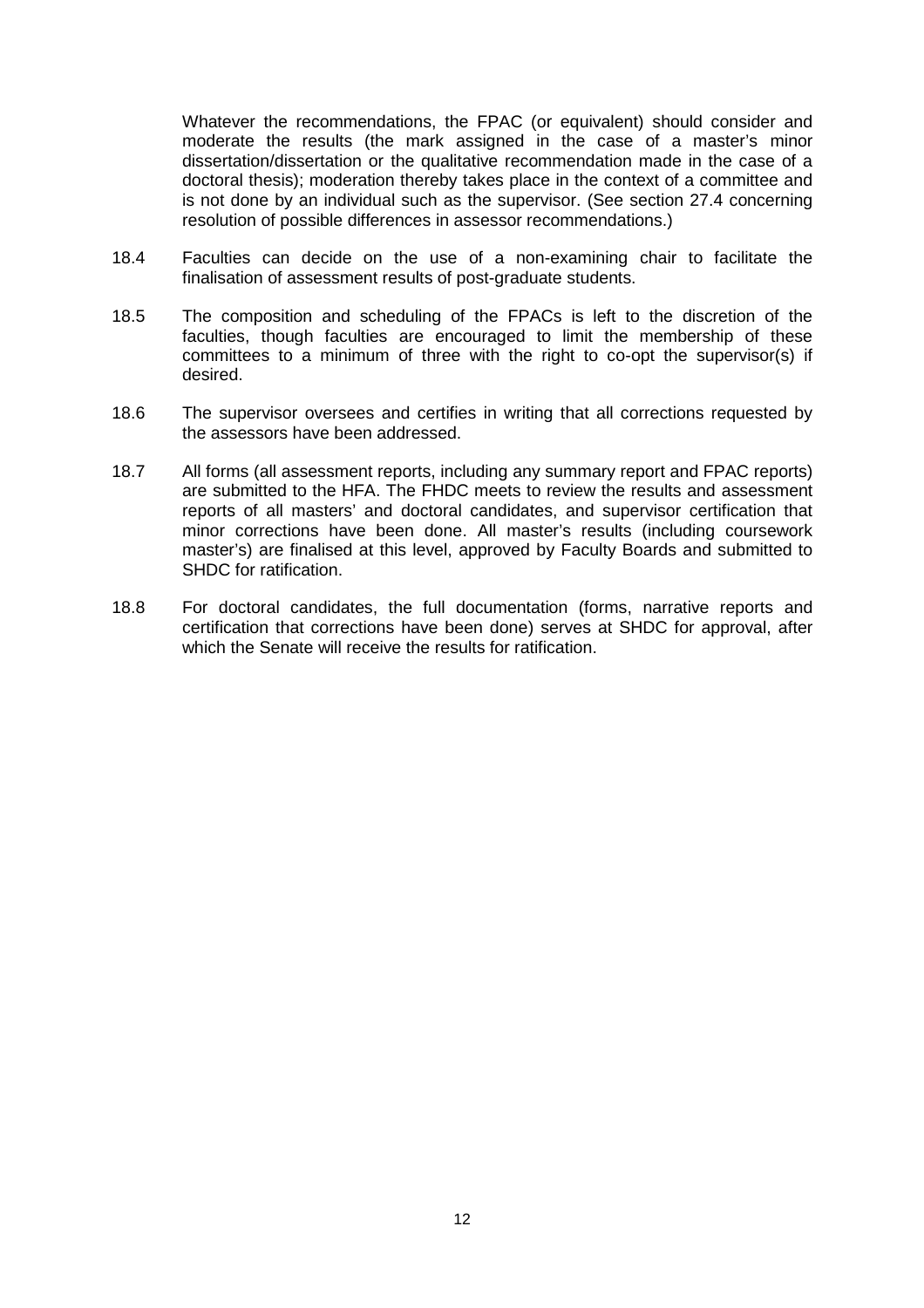### **Part D: Higher Degrees and Postgraduate Studies Procedures**

### *19. Introduction*

- 19.1 In the following sections, procedures (and additional guidelines) are suggested on the following issues:
	- admission;
	- full-time and part-time study, suspension of studies and periods of residence;
	- appointment of assessors;
	- assessment;
	- submission and dissemination of manuscripts;
	- a change in project title;
	- conversion/transfer in registration from a master's degree to a doctoral degree;
	- dispute resolution;
	- ethics clearance;
	- health and safety; and
	- intellectual property.

### *20. Admission*

- 20.1 The minimum admission requirement for a master's programme is an honours or equivalent qualification in the same or a relevant field of study or discipline, in which case the relevant field of study/discipline is determined by the Faculty Board concerned, approved by the SHDC and ratified by Senate.
- 20.2 For admission to a doctoral programme, an applicant must have successfully completed a relevant master's programme in the same or relevant field of study, as determined by the Faculty Board concerned, ratified by SHDC/Senate and contained in the faculty rules and regulations concerned.
- 20.3 Additional admission requirements may be set for a candidate by the HOD. Such requirements are determined by the relevant Faculty Board and FHDC, approved
- 20.4 Where an applicant for a master's or doctoral degree does not hold the prerequisite formal qualifications, the University's *RPL Policy* may be initiated by the HOD concerned to award to an applicant academic status equivalent to that of an honours degree in the case of a master's and a master's degree in the case of a doctorate, as determined by the relevant Faculty Board, approved by Senate and contained in the faculty rules and regulations concerned. Depending on professional body requirements, faculties may also invoke additional entrance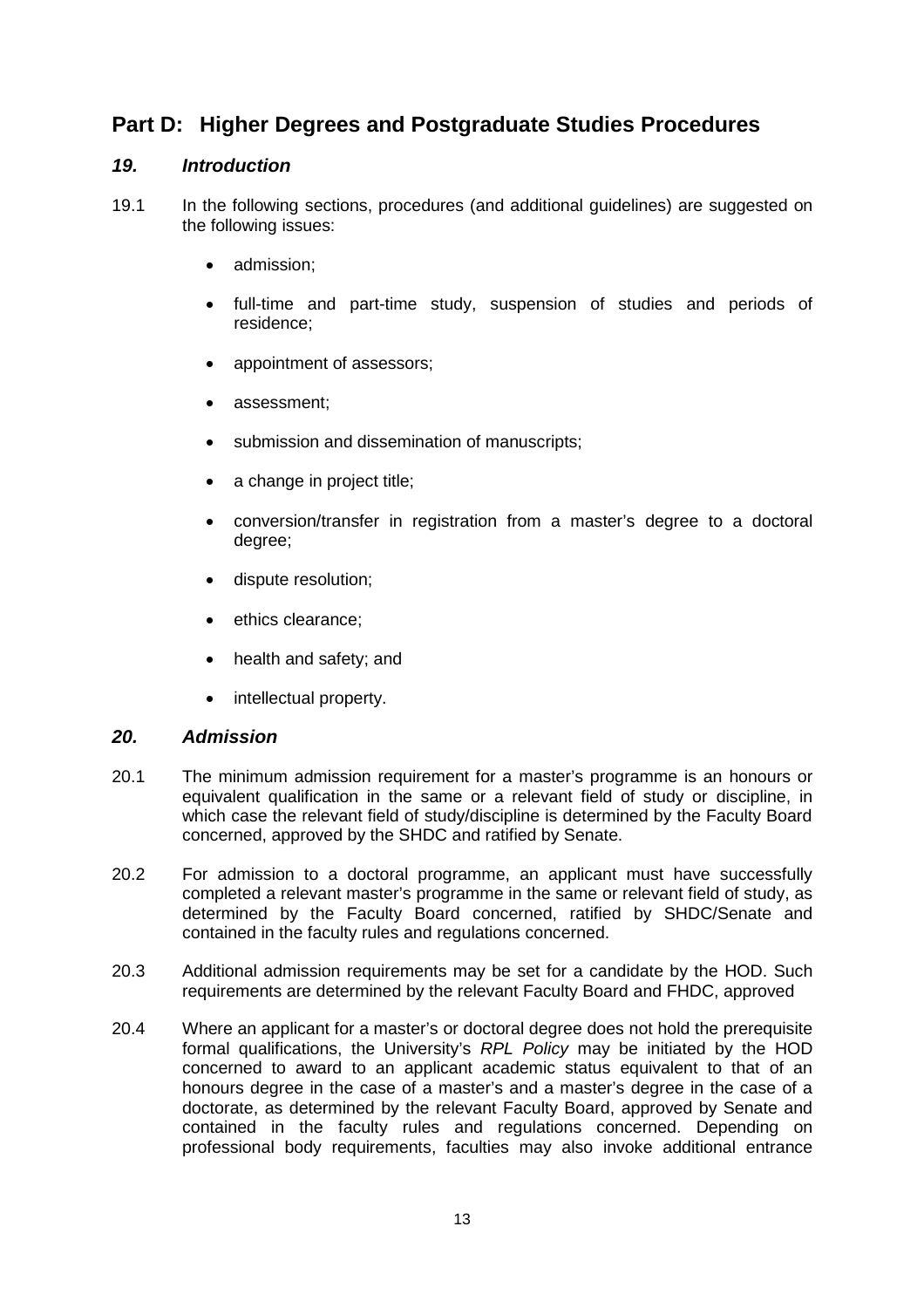requirements. Each individual case is considered and decided by the Faculty Board concerned, sent to SHDC for consideration and approved by Senate.

- 20.5 Even if an applicant meets the minimum entry requirement as stated above, the respective HOD may refuse to admit an applicant if in his/her assessment the applicant is unlikely to succeed in the chosen research project, or if an appropriate supervisor cannot be identified within the University.
- 20.6 If refused admission, the applicant has the right to request written reasons from the HOD, and may appeal those to the Executive Dean in writing. If the Executive Dean upholds the refusal, the applicant may appeal to the DVC (Academic) in writing, whose decision will be final.
- 20.7 An applicant may be admitted to an M.Phil or D.Phil degree programme if the proposed research project is of an interdisciplinary nature and if the study has substantial scope in more than one discipline. Additional admission requirements may be set by the two or more interdisciplinary fields/departments/faculties concerned. If the interdisciplinary nature of the proposed study indicates the need for another faculty or other faculties to be involved in supervising the work, the Executive Dean of the original faculty is expected to agree relevant and appropriate support from those affected faculties; such agreement should be reached either prior to registration or shortly thereafter.
- 20.8 In the case of interdisciplinary degrees, the Executive Dean of the home faculty (i.e. the one originally enrolling the student and registering the project), in consultation with the HODs concerned and/or supervisors, determines whether the applicant's prior study provides a sufficient foundation for the proposed master's study, and may require a supplementary study programme as a condition for admission. Assessment of prior knowledge (which may be an essay or an oral assessment) may be set as a formal prerequisite for admission or continuation. The Executive Dean concerned (as well as other executive deans if involved) signs the application for admission and indicates any specific conditions that are laid down. The proposal is signed by the all supervisors concerned, and is then processed according to the normal procedures obtaining in that (home) faculty. Specific conditions laid down for the programme must be stated in the proposal.
- 20.9 Applications for admission by foreign students are dealt with according to the regulations stipulated in the UJ *Academic Regulations*.
- 20.10 Renewal of registration for a master's or doctoral programme is subject to satisfactory progress by the student.

### *21. Full-time versus part-time registration, suspension of studies, residency*

- 21.1 Irrespective of full- or part-time enrolment, the minimum formal registration period for a master's degree is 12 months (one academic year) and for a doctoral degree 24 months. In each case these periods run from the start of the semester of first registration for the degree to the day on which the student submits to his/her supervisor the final version of the minor dissertation, dissertation or thesis that will be submitted to the assessors.
- 21.2 For *full-time students* the maximum period of enrolment for a master's degree is 24 months and for a doctoral degree 48 months. Extensions to these periods require approval of the HOD and ratification by FHDC and Faculty Board, and will only be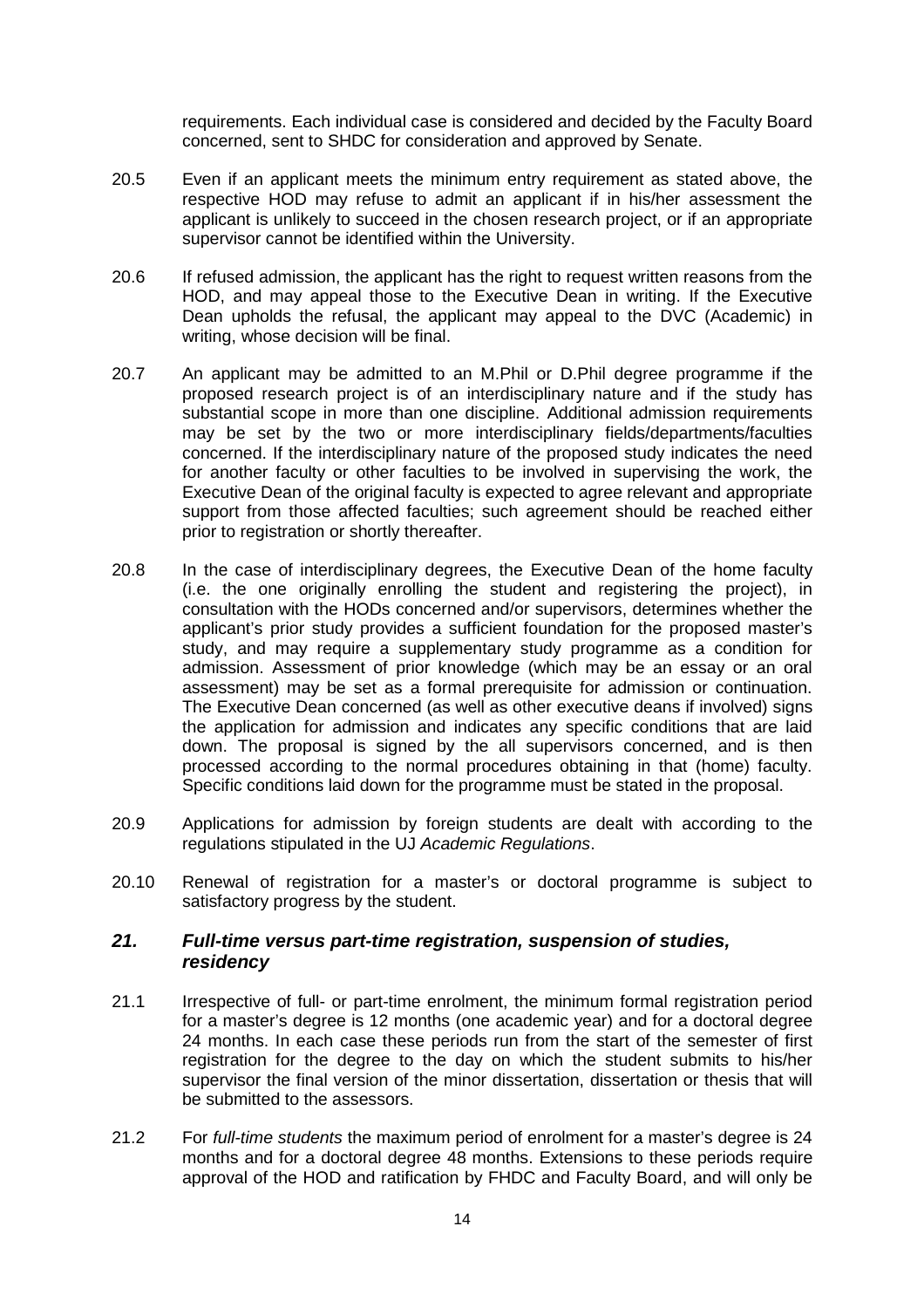entertained in exceptional circumstances, and would in general be limited to 12 months for master's and 24 months for doctoral students. Employment-related reasons do not constitute valid grounds for an extension. Failure to submit a minor dissertation, dissertation or thesis either at the end of the regular period or the extended period (if an extension has been formally approved by the faculty) will result in the registration being automatically annulled by the University.

- 21.3 For *part-time students* the maximum period of enrolment for a master's degree is 36 months and for a doctoral degree 48 months. In exceptional cases, faculties, i.e. the Executive Dean may grant maximum extensions of 12 months and 36 months, respectively.
- 21.4 Where professional bodies stipulate periods of enrolment for degrees that differ from those outlined here, faculties may adjust formal enrolment periods accordingly; such adjustments shall be approved by Senate.
- 21.5 If medical or other acceptable reasons exist for interrupting/suspending a student's registration with the University, faculties through their FHDCs may grant such an interruption/suspension for a stipulated period of time, provided that the request by the student is supported by a medical certificate to this effect, as issued by a registered physician, or other applicable documentary proof to substantiate the request.
- 21.6 If the Senate makes a recommendation on a project proposal or the award of a degree that prejudices the maximum allowable periods outlined above, the period should be adjusted to ensure the student is not prejudiced.

### *22. Appointment of assessors*

- 22.1 The supervisor(s) are responsible to make a recommendation to the HOD on who should act as assessor, subject to approval by the FHDC.
- 22.2 It is recommended that supervisors and co-supervisors not act as assessors for minor dissertations and dissertations which they have supervised; however, FHDCs may take a final decision on this. In the case of doctoral theses, supervisors and co-supervisors may not act as assessors.
- 22.3 Any person who may reasonably be expected to lack sufficient objectivity in the assessment of a minor dissertation, dissertation or thesis is excluded from acting as an assessor; this includes, for example, relatives or dependants of degree candidates, persons over whom any of the supervisors could exert undue influence, even by default, etc.
- 22.4 For master's level qualifications (both minor dissertations and dissertations), at least two assessors must be appointed, of whom at least one must be external to the University. Any external assessor should not have had prior involvement with the project that might compromise his/her objectivity when assessing the minor dissertation or dissertation. It is recommended that the supervisor not act as internal assessor but that another colleague from the Department take on this function.
- 22.5 For doctoral level qualifications, at least three assessors should be appointed, of whom at least two must be external to the University, having not had prior involvement with the project that might compromise their objectivity when assessing the thesis, and efforts should be made to identify at least one from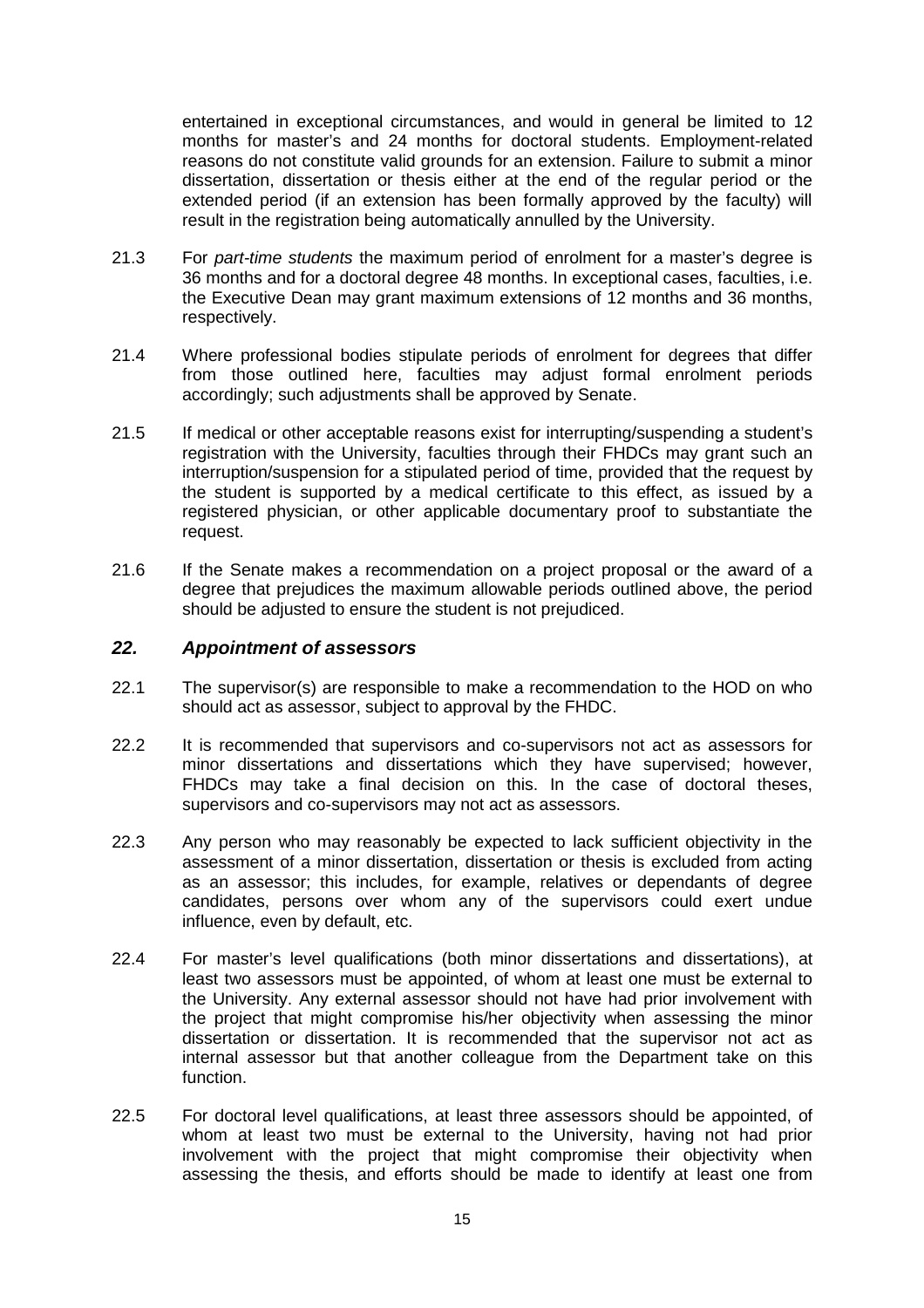outside South Africa. Faculties have the option to appoint one internal assessor, who, however, may not be the supervisor or co-supervisor of the thesis.

- 22.6 In general, assessors of higher degrees at the University should hold a doctoral qualification, except where persuasive grounds exist for deviating from this prescription; in such cases assessors must have an appropriate tertiary primary qualification, and relevant experience and expertise.
- 22.7 FHDCs need to approve the appointment of all assessors, on the basis of comprehensive CVs submitted. The SHDC should receive a summary table of all doctoral assessors for final approval.
- 22.8 Supervisors are required to write a motivation for the appointment of doctoral assessors without a doctoral qualification; this motivation is also presented at SHDC.
- 22.9 Doctoral assessors not attached to a higher education institution should submit their detailed CVs to SHDC.
- 22.10 After approval and ratification by the FHDC and SHDC, assessors are formally appointed through the Executive Dean's office. The Executive Dean should budget for any expenditure related to assessment costs.
- 22.11 Assessors' details may be revealed to students only after a final outcome has been approved for the minor dissertation or dissertation by the Faculty Board or the thesis by Senate, and then only subject to the approval of the assessors, the supervisor(s) and the Executive Dean of the Faculty. Under no circumstances may students contact assessors before finalisation of the outcome.

#### *23. Assessment*

- 23.1 When submitted for assessment, the minor dissertation, dissertation or thesis must be accompanied by a copy of the assessors' report form and the assessment guidelines, as stipulated in faculty rules and regulations.
- 23.2 No minor dissertation, dissertation or thesis may be submitted for final assessment without the express permission of the supervisor. Where a supervisor withholds this permission and a candidate believes the minor dissertation, dissertation or thesis to be ready for submission, the candidate may appeal the supervisor's reluctance to the HOD and Executive Dean of the faculty in conjunction with the FHDC, in that order. (Also see par 23.7 below.)
- 23.3 In the assessment of any component of a master's or doctoral programme, the FPAC is not bound to award a simple aggregate of all assessors' marks if persuasive reasons exist for awarding a different mark. Faculty regulations will stipulate the methodology to be employed in comparing the various recommended assessment outcomes. In all cases, though, the cumulative weight of the external assessors' marks may not be less than 50%. The FPAC should pay particular attention to final marks below 50% and final marks in the range 70% - 74%.
- 23.4 The following results are possible for a minor dissertation or dissertation:
	- a) Acceptance and awarding of a pass mark of 50% to 74%.
	- b) Acceptance and awarding of a cum laude mark of 75% or above.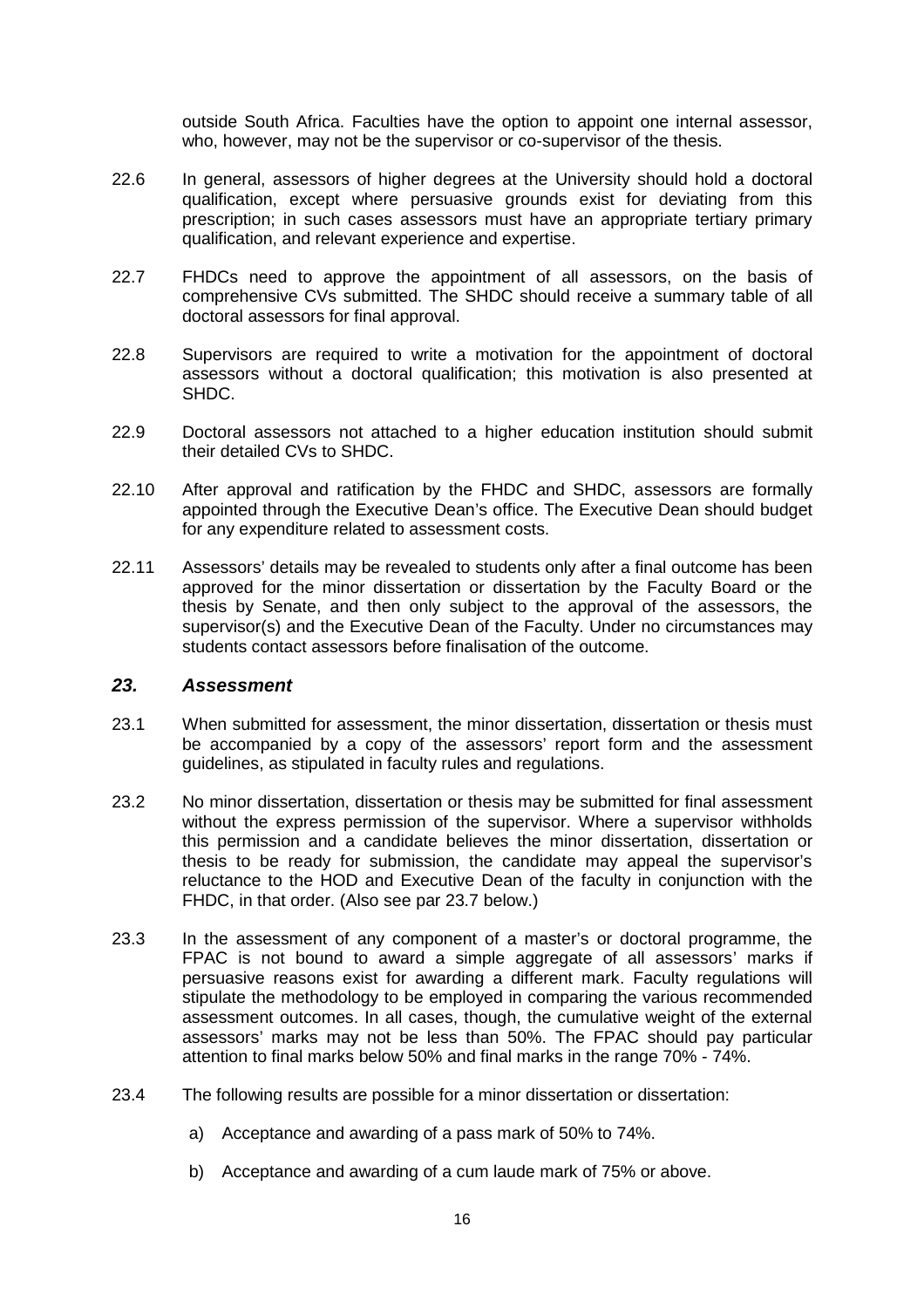- c) Conditional acceptance, with the awarding of a mark, as per a) and b) above, subject to minor corrections being made to the satisfaction of the supervisor(s).
- d) Recommendation of substantial amendments, without the awarding of a mark, and with a recommendation/request by the assessor(s) for resubmission and reassessment within a period of three months.
- e) Rejection and awarding of a mark reflecting a fail (less than 50%), in which case no reassessment is recommended or considered.
- 23.5 The following results are possible for a thesis:
	- a) That the thesis is approved and the doctoral degree be awarded (this recommendation may be conditional upon minor corrections being made to the satisfaction of the supervisor(s)).
	- b) That the thesis be accepted provisionally, the terms of the provisional acceptance being that the student be allowed to make non-substantial corrections and improvements to the thesis as indicated by the assessor(s) or the FHDC or FPAC within a period of one month, first to the satisfaction of the supervisor(s), and thereafter to resubmit the thesis to the FHDC or FPAC to enable it to satisfy itself that the corrections and improvements have been made, in which case the thesis is finally accepted and a recommendation made that the doctoral degree be awarded.
	- c) That the thesis not be accepted, but that the student be given the opportunity to substantially revise the thesis in the light of deficiencies identified by the assessors or the FHDC or FPAC, and to re-submit the thesis to the supervisor(s) within a period of three months, and if so recommended also to the assessor(s) that requested the substantial amendments, to satisfy themselves that the improvements have been made, in which case the thesis is finally accepted by the FHDC or FPAC and a recommendation made that the doctoral degree be awarded.
	- d) That the thesis be rejected and no re-assessment be considered.
- 23.6 Depending on Faculty Regulations, an oral component may also be stipulated as part of the requirement for completion of a higher degree; however, this component does not count formally towards the assessment of a doctoral degree.
- 23.7 Any master's or doctoral degree can only be awarded after the successful completion of every requirement of each component of the respective degree programme, including the successful submission of a research-based dissertation or thesis, or by the successful assessment of the candidate's achievements in each relevant coursework module together with a successfully completed minor dissertation, as determined by the relevant faculty regulations in the faculty calendar or academic information brochure.
- 23.8 A candidate who has failed a doctoral assessment may not again be assessed on the same subject matter. An assessor's report which indicates that certain improvements should be made will not be regarded as a fail.
- 23.9 Faculties are responsible for ensuring that no plagiarism occurs during the finalisation of a minor dissertation, dissertation or thesis and are encouraged to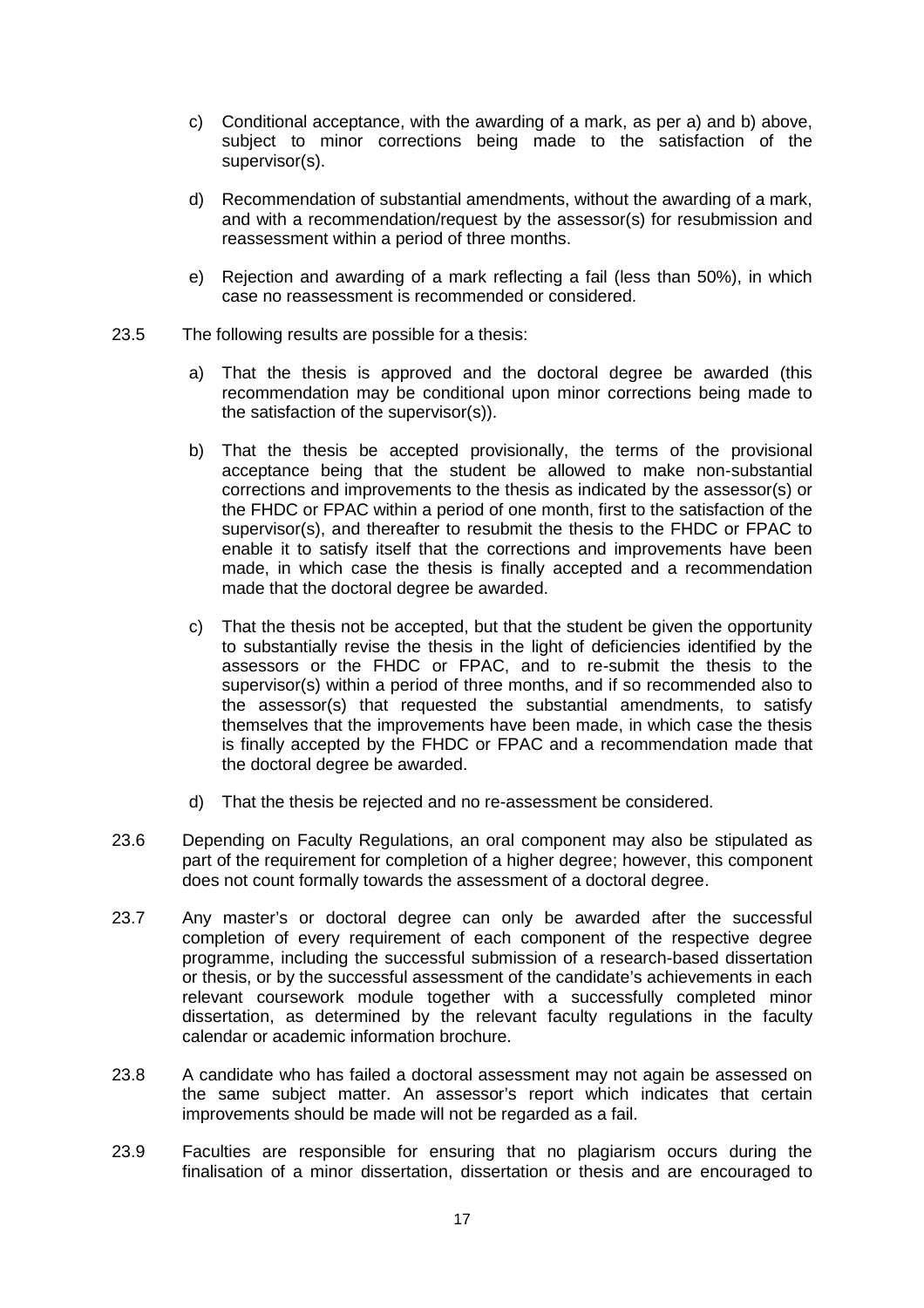consider applying commercial software programmes to an electronic copy of the final document in order to rule this out.

- 23.10 The assessment outcome may only be revealed to the candidate once the final outcome has been approved by the FPAC, FHDC, Faculty Board (for master's degrees) and SHDC/Senate (doctoral degrees).
- 23.11 Appropriate feedback must be given to all assessors once the final outcome has been approved; this should include some indication of how specific recommendations made by assessors have been addressed.

### *24. Submission and dissemination of manuscripts*

- 24.1 Faculties will publish rules and regulations pertaining to the presentation, format, content and layout of minor dissertations, dissertations and theses that are to be presented for assessment within the respective faculties.
- 24.2 The final submission of the minor dissertation, dissertation or thesis should be in accordance with the final submission dates per semester as contained in the University's Year Programme to ensure timely completion of the assessment process. Late submission could imply the renewal of a registration and/or not graduating on time. However, irrespective of the timely submission of a minor dissertation, dissertation or thesis, the University can offer no guarantee that all external assessors will complete their assessment in time for the next graduation ceremony.
- 24.3 In accordance with faculty-specific requirements, the number of printed, provisionally bound copies of a candidate's minor dissertation, dissertation or thesis that must be submitted to the HFA must at least correspond to the number of assessors (including their supervisors) who will be assessing the research study.
- 24.4 A candidate must submit the following declaration simultaneously with the minor dissertation, dissertation or thesis: "I hereby declare that the thesis/ dissertation/minor dissertation submitted for the …...... degree to the University of Johannesburg, apart from the help recognised, is my own work and has not previously been submitted to another university or institution of higher education for a degree."
- 24.5 A candidate must submit a sworn affidavit as prescribed by the institution (see **Annexure A** or **Annexure B**) simultaneously with the thesis
- 24.6 A doctoral candidate must also submit a CV of a maximum of 100 words when submitting thesis copies for assessment.
- 24.7 An abstract in English of no more than 500 words, describing the problem statement, the most important methods followed and the most important results obtained, must appear in the front of every minor dissertation, dissertation or thesis.
- 24.8 A candidate is responsible for the technical and linguistic finishing, and the editing of a minor dissertation, dissertation or thesis to the satisfaction of the supervisor(s).
- 24.9 The printing of the copies of the minor dissertation, dissertation or thesis must be of a high quality, on high-quality A4 paper. Any printing is acceptable if it is clearly legible and can be reproduced.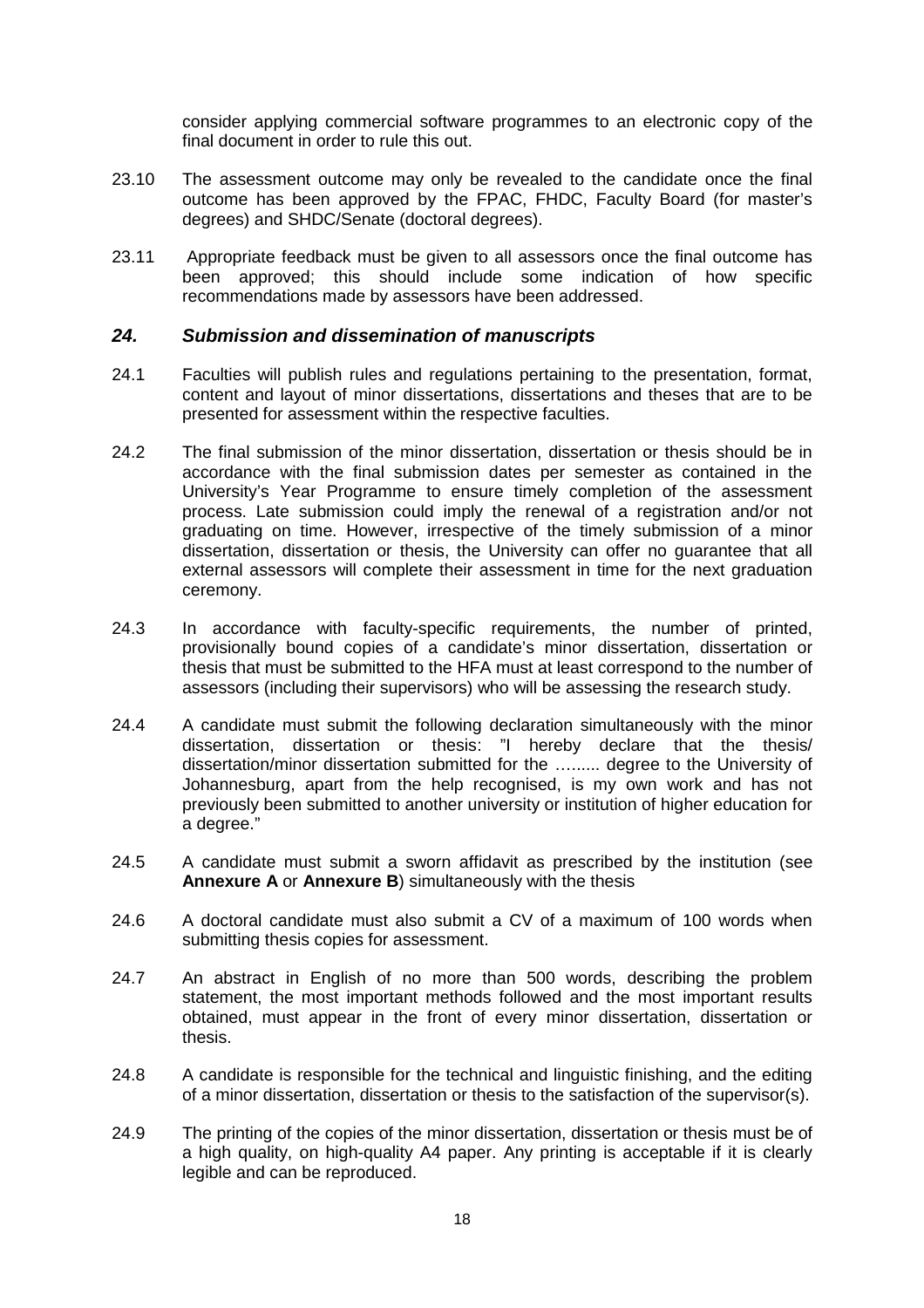- 24.10 After final acceptance of the minor dissertation, dissertation or thesis for graduation purposes, a number of bound copies (corrected according to the decisions of the relevant assessment committee) equal to the number of assessors, as well as two unbound copies, plus – in the case of a dissertation or a thesis – the final version in an approved electronic format (PDF), must be submitted by the candidate to the HFA before the finalisation of the programme of the applicable graduation ceremony. No candidate's name may be included in the programme for the ceremony unless the HFA has verified in writing that these requirements have been met in full. (See also par 24.18 below.) The HFA is responsible for ensuring that the required number of final copies of the minor dissertation, dissertation or thesis is deposited in the University Library and Information Centre.
- 24.11 Together with the electronic format, the candidate must submit written confirmation stating that the content of the electronic format is a true version of the assessed minor dissertation, dissertation or thesis.
- 24.12 Under the guidance of the supervisor, the candidate must provide at least three, but not more than six, internationally standardised keywords in English. Access to the international list of keywords is available in the University Library and Information Centre.
- 24.13 The final bound copies must be bound in artificial leather with the title of the minor dissertation, dissertation or thesis and the candidate's initials and surname printed in either gold or silver lettering on the cover and spine.
- 24.14 After all results/outcomes have been finalised, the HFA submits the unbound copies to the Librarian for duplication, where after the Library and Information Centre binds the copies. One of the copies is placed in the Library and Information Centre archive and the other copies are placed in the normal collection in the Library and Information Centre for general use.
- 24.15 A candidate will not be deemed to have completed the requirements for conferment of the degree if the specified number of final corrected copies of the minor dissertation, dissertation or thesis has not been submitted to the relevant HFA prior to the graduation ceremony and closure of the graduation list of the forthcoming graduation ceremony.
- 24.16 The SHDC may, on the recommendation of the Executive Dean of the relevant faculty or the Executive Director (Research and Innovation), grant a confidentiality classification of two years to the completed minor dissertation, dissertation or thesis, as stipulated in the University's Policy on Intellectual Property, meaning a delay in the public display of the minor dissertation, dissertation or thesis.
- 24.17 The University expects candidates and supervisors to disseminate research results, and it places a high premium on publications resulting from this research under the authorship of a candidate or the combination of the candidate and the supervisor.
- 24.18 In addition to the submission of the final minor dissertation, dissertation or thesis, and except where faculty regulations exempt them, coursework and research master's candidates are required to submit to their supervisor one manuscript and doctoral candidates the required number of manuscripts meeting the requirements for publication in a specific accredited research and/or academic journal for that specific field by the time the FPAC meets to consider the assessors' reports.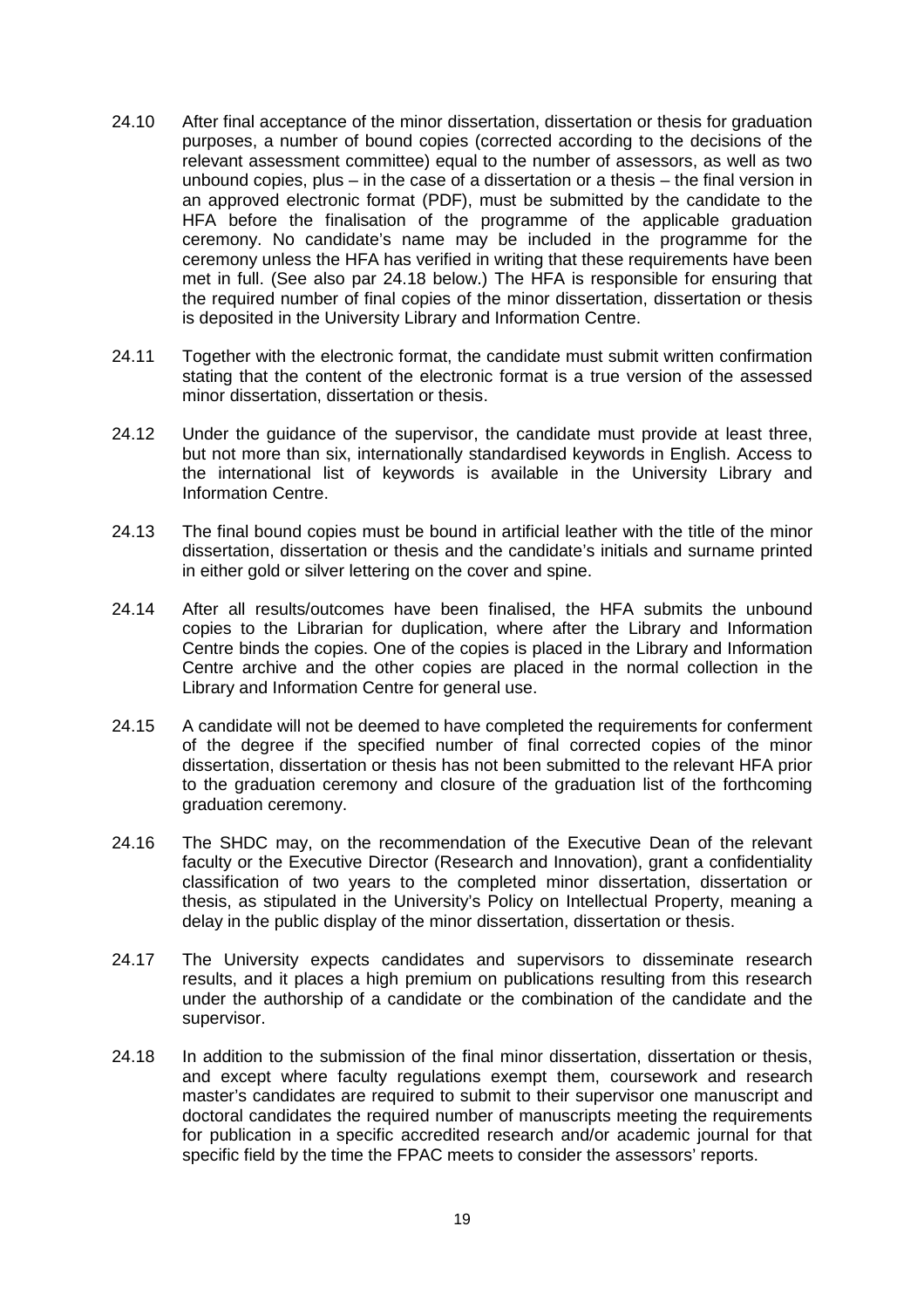- 24.19 Students are encouraged to publish articles concerning their master's or doctoral research, before the minor dissertation, dissertation or thesis has formally been accepted, but must first obtain written permission from their supervisor.
- 24.20 The University is entitled to any copyright from a minor dissertation, dissertation or thesis that, failing this regulation, may arise as a result of studies at this University regardless of whether the minor dissertation, dissertation or thesis is accepted or not, and the student gives his/her irrevocable consent when signing the registration form of the University to the formal cession of any applicable rights to the University.

### *25. Change in project title*

- 25.1 In cases where the scope of a project changes during the course of research activities and the original title for the project is no longer apt, it is permissible to apply for a change in the project title.
- 25.2 Changes in titles for master's minor dissertations or dissertations undertaken before compilation (drafting) of the final document has commenced need to be approved at the FHDC, notification being made to the SHDC.
- 25.3 Changes in titles for doctoral theses undertaken before compilation (drafting) of the final document has commenced need to be approved by the SHDC.
- 25.4 The supervisor applies to the FHDC for such a change, motivating his/her request.
- 25.5 A change in project title at any stage does not constitute valid grounds for the extension of registration or residency periods.

### *26. Conversion/transfer in registration from a master's to a doctoral degree*

- 26.1 In exceptional cases, where the scope and impact of a project originally registered for a master's programme prove to expand considerably beyond the initial expectation, the candidate – with the supervisor's and all co-supervisors' concurrence – may apply to have his/her registration converted/transferred to a doctoral programme.
- 26.2 The decision to request a transfer may originate from discussions between the candidate and the supervisor, or from recommendations made by external assessors of the dissertations.
- 26.3 A transfer may only be requested on condition that at least one year of study has been completed after the first registration for the master's dissertation.
- 26.4 In order to motivate for such a transfer, the candidate and supervisor(s) each draft a substantive research report setting out the background to the study, the results achieved thus far, their status in the context of the existing literature, and put forward an argument for the transfer of registration to a doctoral degree. In addition, the candidate presents this report at a departmental seminar.
- 26.5 The criteria for a master's qualification as set out in faculty-specific guidelines must be fulfilled in both the written reports and the oral presentation.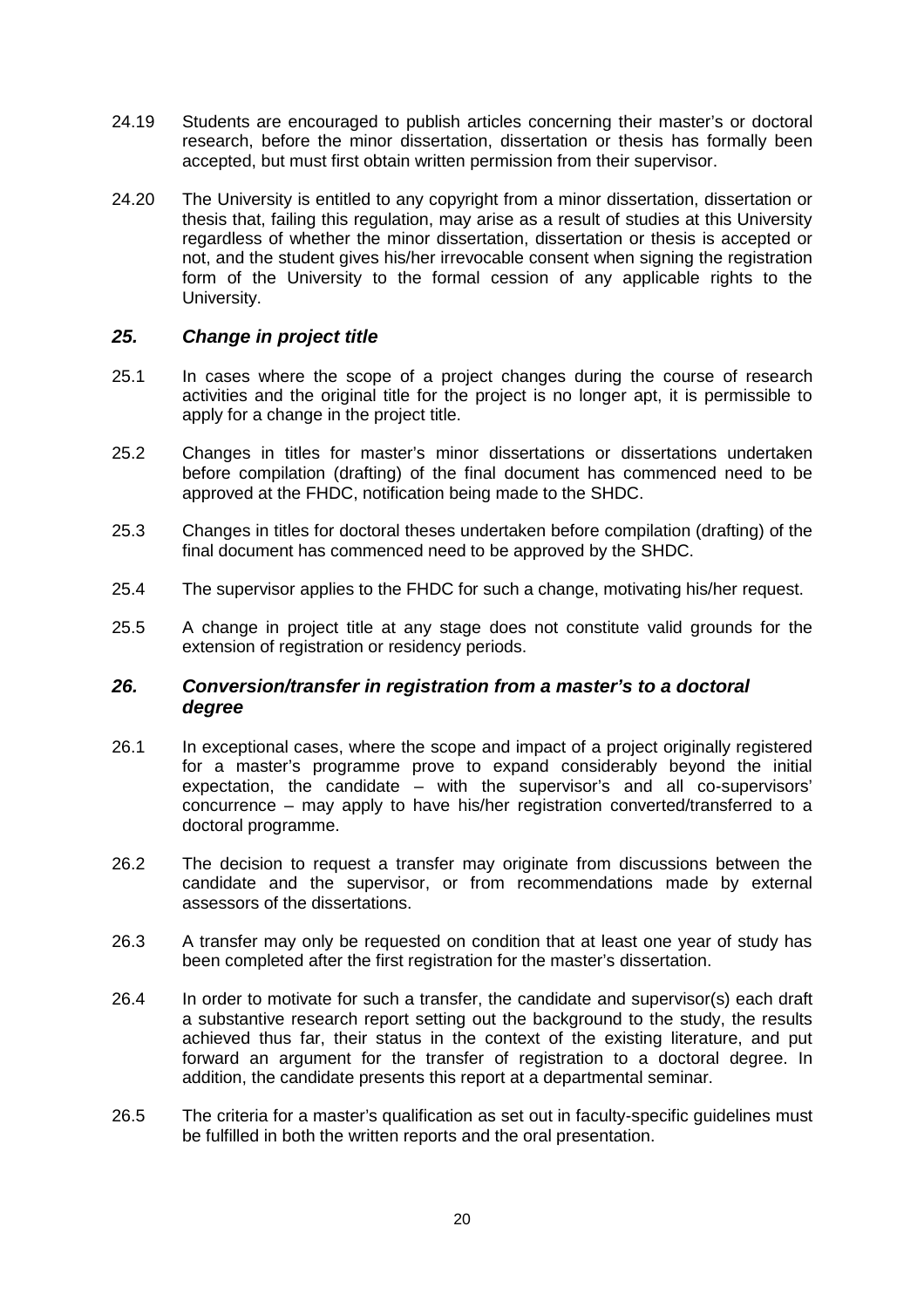- 26.6 The argument for upgrade, as presented in the candidate's written report and the oral presentation, and the supervisor's motivation, are considered by the FPAC and two external expert assessors (appointed by consensus between the supervisor, the HOD, the FHDC chair and the Executive Dean of the faculty). This panel decides the merits of the application and presents a recommendation to the FHDC or Faculty Board.
- 26.7 The recommendations of the FHDC or Faculty Board are presented to the SHDC for consideration, before final consideration and approval by Senate.
- 26.8 If the above change of registration is approved, a candidate must subsequently have been registered for at least one year for the doctoral degree, in addition to the minimum of one year master's registration required in par 26.3 above, before the doctoral degree may be awarded.
- 26.9 A candidate who changes registration from a master's degree to a doctoral degree will not be entitled to receive a master's degree for the project under consideration, irrespective of whether the doctoral thesis is completed or failed; this transfer is an extraordinary, one-off and irreversible intervention.

### *27. Dispute resolution*

### **27.1 Disputes during the study period**

- 27.1.1 The disputes referred to here are those that arise during the study or supervision period.
- 27.1.2 In the event that a dispute between two or more of the supervisors, student, or HOD should arise, the Executive Dean of the faculty will in the first instance take steps to resolve the dispute.
- 27.1.3 In the event of a dispute not being resolved, the case is referred by the relevant Executive Dean to the SHDC for final consideration and process to resolve the matter.

#### **27.2 A dispute about the release of the minor dissertation, dissertation or thesis for assessment**

- 27.2.1 No supervisor shall unreasonably withhold permission for the submission of the minor dissertation, dissertation or thesis for assessment.
- 27.2.2 Where a dispute arises between the supervisor(s) and student about the submission of the minor dissertation, dissertation or thesis for assessment, the student does have the right to approach the HOD and Executive Dean, in consultation with the FHDC, with a written submission motivating why the minor dissertation, dissertation or thesis is considered mature enough to be assessed. The decision of the Executive Dean is reported to the SDHC.

### **27.3 Discrepancies in the assessment results of external assessors**

27.3.1 Should the assessment result have been problematic with external assessors making conflicting recommendations as to the awarding or not of the degree, or as to the merit of the minor dissertation, dissertation or thesis, resolution could involve the following additional steps: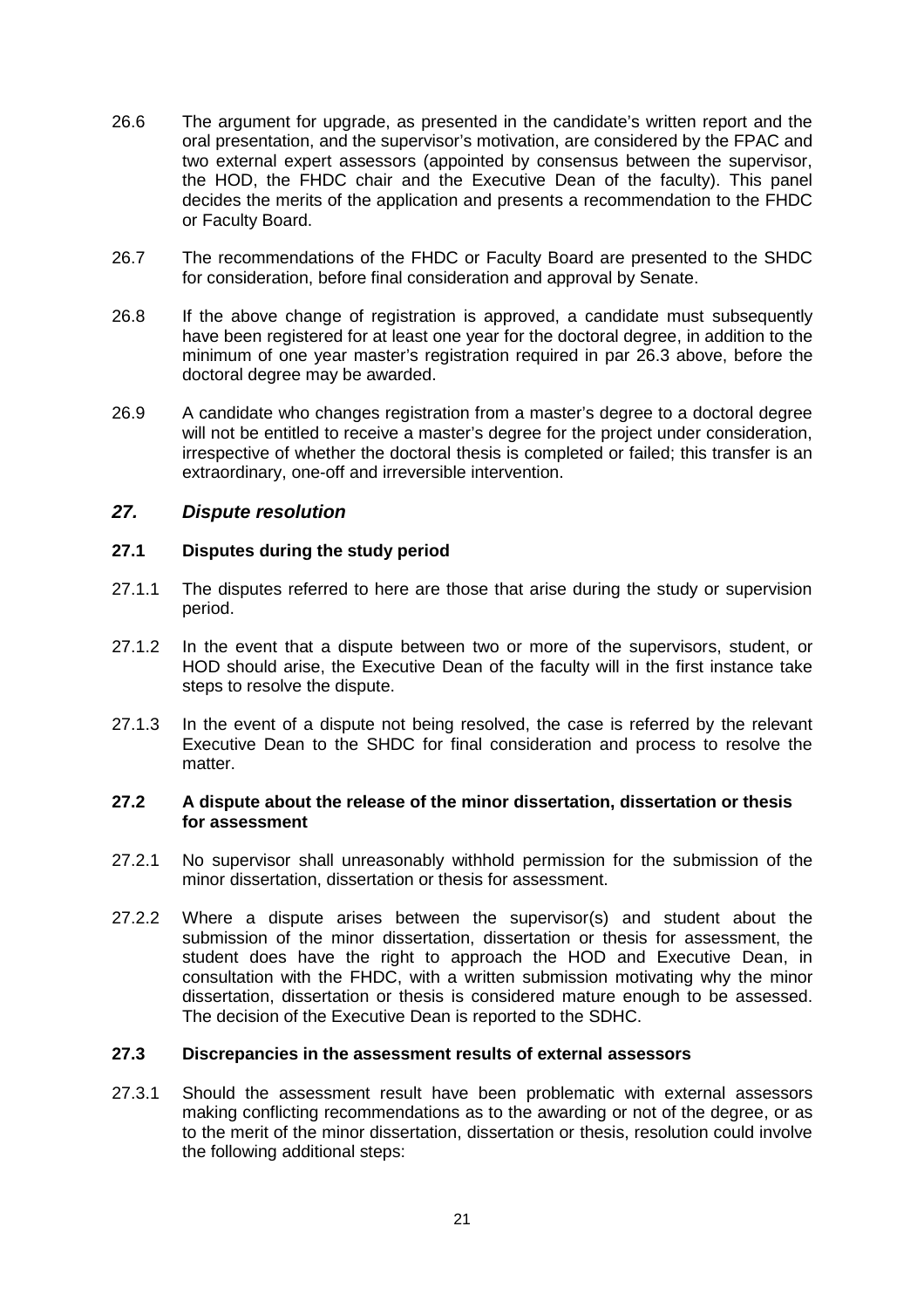- a) to request additional information from the supervisors and/or assessors;
- b) to invite a knowledgeable external person to participate in the FPAC/FHDC deliberations;
- c) to appoint an additional assessor to assess the minor dissertation, dissertation or thesis independently, his/her report hopefully allowing the resolution of the impasse; or
- d) to identify an independent arbitrator to consider the individual assessor's reports and make a recommendation, with reasons, or present a decision to the FPAC.
- 27.3.2 It should be borne in mind that submission to a further external assessor still permits the SHDC to make a final decision about the end result, whereas submission to an arbitrator mobilises all the understandings and conventions surrounding arbitrage and obliges the SHDC to accept the recommendation of the arbitrator.
- 27.3.3 The SHDC may make further recommendations to resolve conflicting assessment results, on an ad hoc basis, depending on the merits of the individual case.

### *28. Ethics clearance*

- 28.1 The Executive Dean of the faculty or the Executive Dean's nominee is accountable for assessing whether a research project will have ethical or medico-legal implications. S/he should refer the project proposal to the appropriate Faculty Ethics Committee and/or the FHDC, and/or the FRC or the University Ethics Committee if this seems necessary. Faculties may devolve ethics clearance to departmental level in cases where departments are in a position to provide both quality assurance and ethics clearance when dealing with the approval of research proposals.
- 28.2 Ethics matters attendant to postgraduate research activities will be dealt with according to the UJ *Academic Ethics Policy*.
- 28.3 Approval by the faculty of any higher degrees proposal implies that the research will be undertaken in compliance with all applicable statutory and ethical guidelines, as defined in the faculty-specific regulations of the faculty calendar or academic information brochures and the policy document for academic ethics.

### *29. Health and safety*

- 29.1 The supervisors of a research project are responsible for assessing whether or not a research project has health and safety implications in accordance with the UJ's *Occupational Health and Safety Policy*.
- 29.2 Supervisors should alert postgraduate students to these matters, and should advise students on an ongoing basis, particularly where laboratory work or fieldwork (involving perhaps contract fieldworkers or data gatherers) is involved.
- 29.3 If a project has significant health and safety implications, the supervisor should provide more formalised training or orientation to the student(s) to ensure compliance with UJ regulations and the conditions of any relevant insurance cover.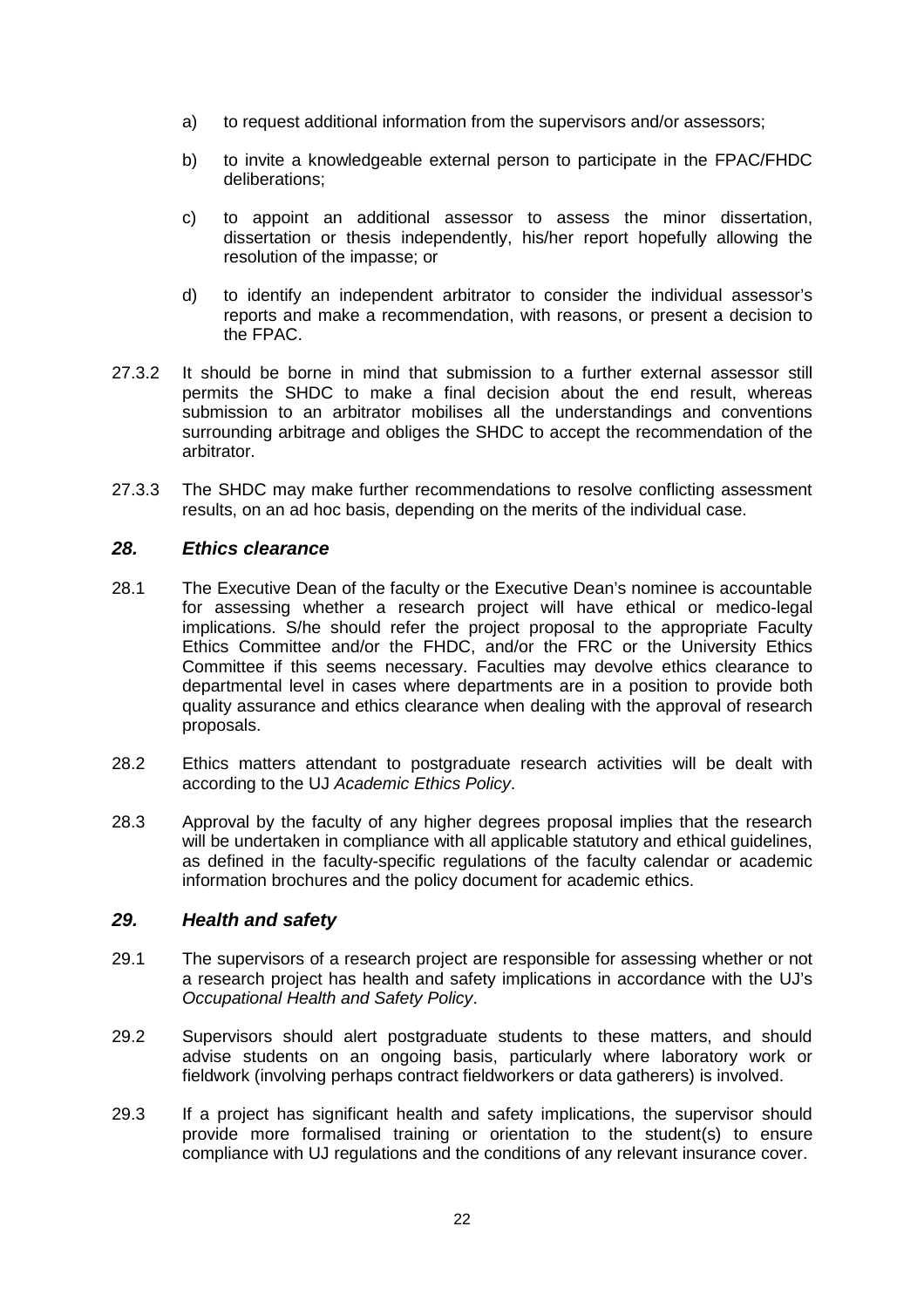### *30. Intellectual property*

- 30.1 In accordance with the University's *Intellectual Property Policy*, all rights to the outcome of work undertaken by the student within the scope of a master's or doctoral research project vest in the University, whether or not the minor dissertation, dissertation or thesis is accepted or research completed, and the student gives irrevocable consent when signing the registration form of the University to the formal cession of any applicable rights to the University.
- 30.2 The supervisors are responsible for monitoring all higher degree projects for potential inventions or other intellectual property implications, and disclosing such inventions or implications to the Executive Director (Research and Innovation).
- 30.3 Students who develop inventions or other forms of commercially valuable intellectual property are expected to disclose such inventions to their supervisors, in accordance with the University's *Intellectual Property Policy*.
- 30.4 Where disclosures have been made in regard to intellectual property (IP) emerging from a master's or doctoral research project, the Executive Director (Research and Innovation), or a person duly mandated in this regard, must certify that any IP matters attendant to the project have been dealt with in terms of relevant University policy as a condition of graduation.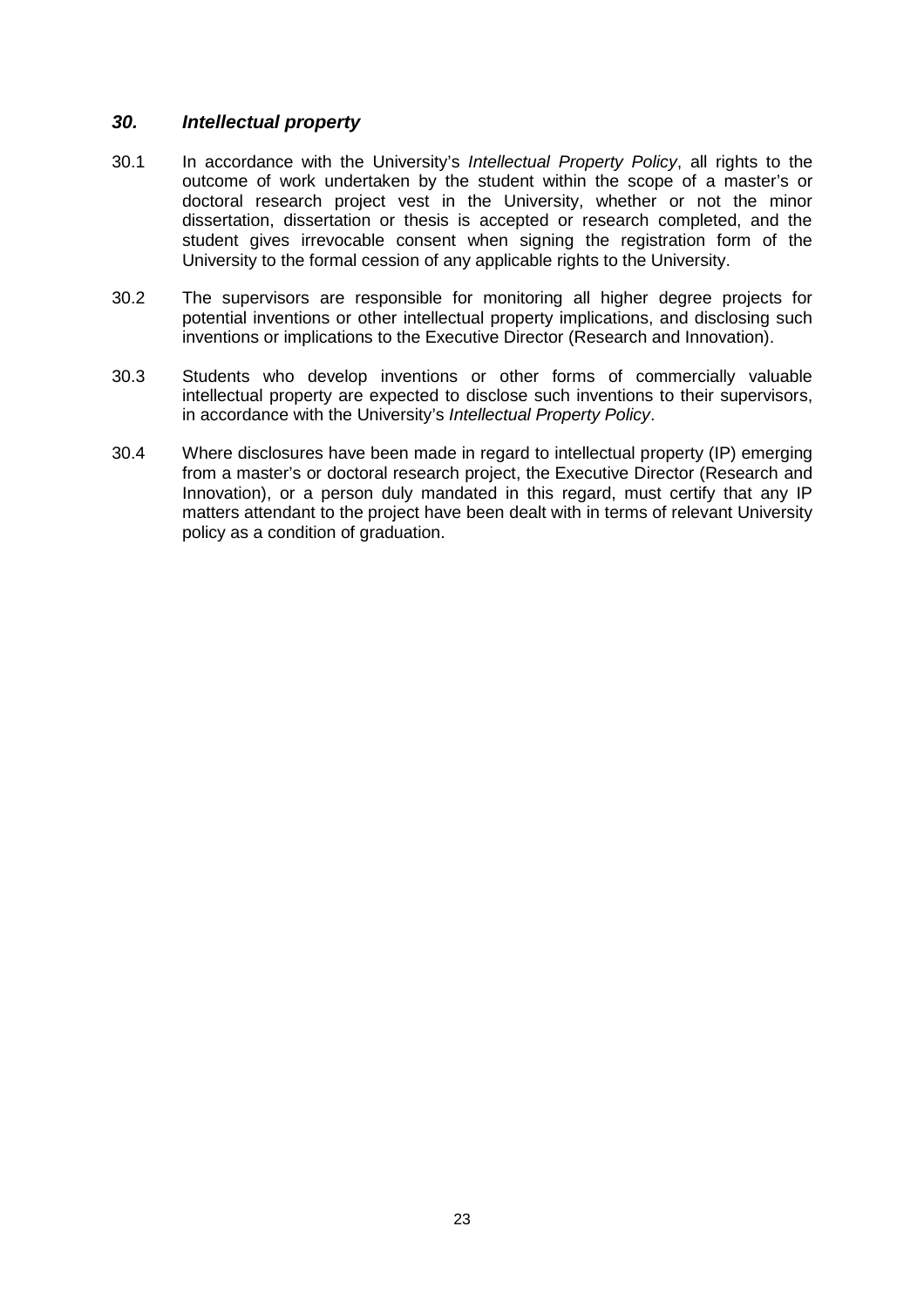

### **AFFIDAVIT: MASTER'S AND DOCTORAL STUDENTS TO WHOM IT MAY CONCERN**

|                                                                                                                                                                                                                                                                                                                                                                                                                                                                                                                                                                                                                                                                                                                                                                                                                                                                                                                                                                                                                                                                                                                             | (Full Name(s) and Surname |      |
|-----------------------------------------------------------------------------------------------------------------------------------------------------------------------------------------------------------------------------------------------------------------------------------------------------------------------------------------------------------------------------------------------------------------------------------------------------------------------------------------------------------------------------------------------------------------------------------------------------------------------------------------------------------------------------------------------------------------------------------------------------------------------------------------------------------------------------------------------------------------------------------------------------------------------------------------------------------------------------------------------------------------------------------------------------------------------------------------------------------------------------|---------------------------|------|
|                                                                                                                                                                                                                                                                                                                                                                                                                                                                                                                                                                                                                                                                                                                                                                                                                                                                                                                                                                                                                                                                                                                             |                           |      |
|                                                                                                                                                                                                                                                                                                                                                                                                                                                                                                                                                                                                                                                                                                                                                                                                                                                                                                                                                                                                                                                                                                                             |                           |      |
|                                                                                                                                                                                                                                                                                                                                                                                                                                                                                                                                                                                                                                                                                                                                                                                                                                                                                                                                                                                                                                                                                                                             |                           |      |
|                                                                                                                                                                                                                                                                                                                                                                                                                                                                                                                                                                                                                                                                                                                                                                                                                                                                                                                                                                                                                                                                                                                             |                           |      |
| Herewith declare that my academic work is in line with the Plagiarism Policy of the University of<br>Johannesburg which I am familiar with.<br>I further declare that the work presented in the _________________<br>(minor dissertation/dissertation/thesis) is authentic and original unless clearly indicated otherwise and<br>in such instances full reference to the source is acknowledged and I do not pretend to receive any<br>credit for such acknowledged quotations, and that there is no copyright infringement in my work. I<br>declare that no unethical research practices were used or material gained through dishonesty. I<br>understand that plagiarism is a serious offence and that should I contravene the Plagiarism Policy<br>notwithstanding signing this affidavit, I may be found guilty of a serious criminal offence (perjury) that<br>would amongst other consequences compel the UJ to inform all other tertiary institutions of the<br>offence and to issue a corresponding certificate of reprehensible academic conduct to whomever<br>requests such a certificate from the institution. |                           |      |
|                                                                                                                                                                                                                                                                                                                                                                                                                                                                                                                                                                                                                                                                                                                                                                                                                                                                                                                                                                                                                                                                                                                             |                           | 20 . |
|                                                                                                                                                                                                                                                                                                                                                                                                                                                                                                                                                                                                                                                                                                                                                                                                                                                                                                                                                                                                                                                                                                                             |                           |      |

#### **STAMP COMMISSIONER OF OATHS**

#### **Affidavit certified by a Commissioner of Oaths**

This affidavit conforms with the requirements of the JUSTICES OF THE PEACE AND COMMISSIONERS OF OATHS ACT 16 OF 1963 and the applicable Regulations published in the GG GNR 1258 of 21 July 1972; GN 903 of 10 July 1998; GN 109 of 2 February 2001 as amended.

**Signature\_\_\_\_\_\_\_\_\_\_\_\_\_\_\_\_\_\_\_\_\_\_\_\_\_\_\_\_\_\_\_\_\_\_ Print name\_\_\_\_\_\_\_\_\_\_\_\_\_\_\_\_\_\_\_\_\_\_\_\_\_\_\_\_\_**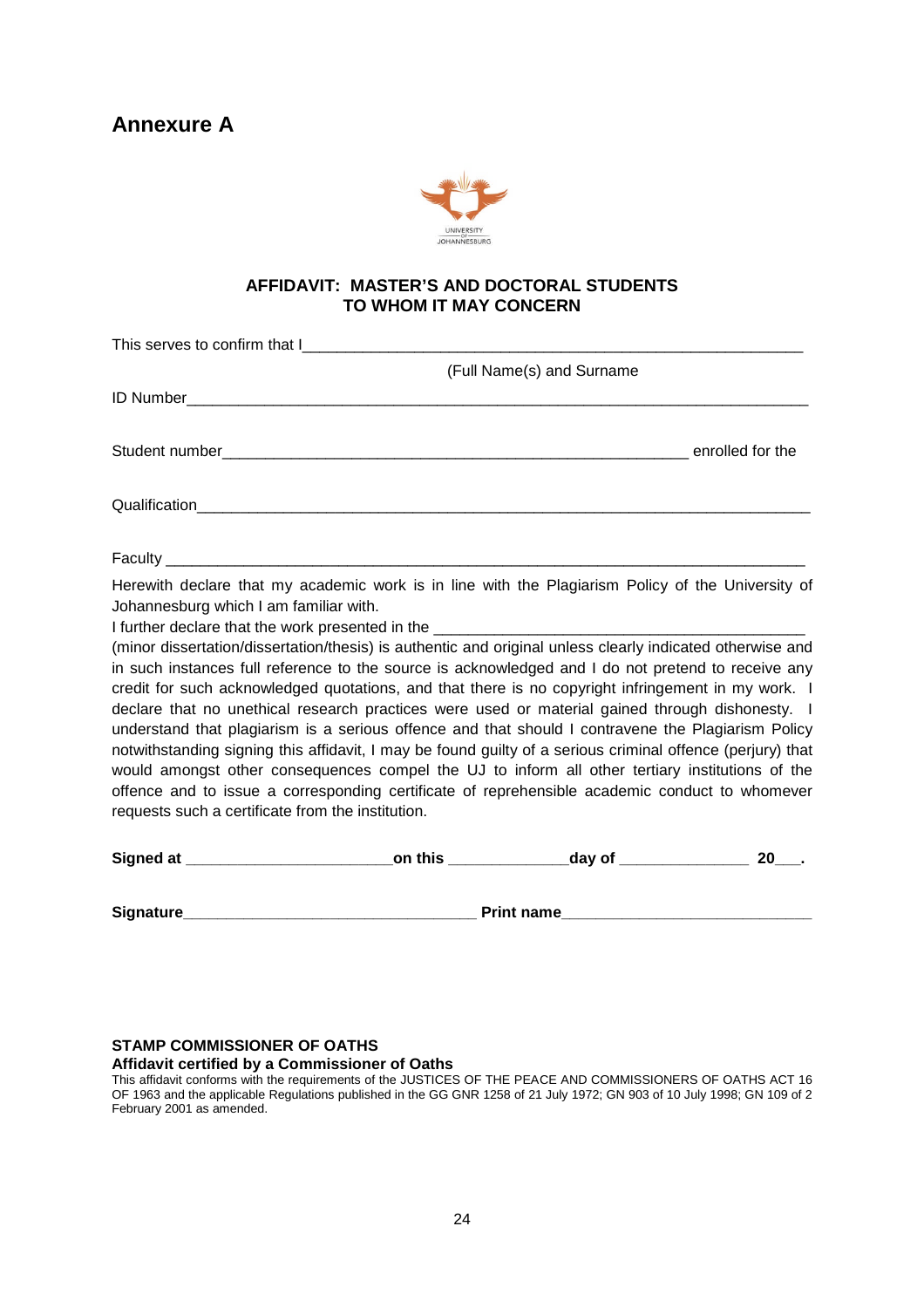### **Annexure B**



### **BEËDIGDE VERKLARING: MAGISTER- EN DOKTORALE STUDENTE AAN WIE DIT MAG AANGAAN**

|                                                                                                                                                                                                                                                                                                                                                                                                                                                                                                                                                                                                                                                                                                                                                                                                                                                                                                                                                                                                                                                                                                                          | (Volle naam en van) |                       |
|--------------------------------------------------------------------------------------------------------------------------------------------------------------------------------------------------------------------------------------------------------------------------------------------------------------------------------------------------------------------------------------------------------------------------------------------------------------------------------------------------------------------------------------------------------------------------------------------------------------------------------------------------------------------------------------------------------------------------------------------------------------------------------------------------------------------------------------------------------------------------------------------------------------------------------------------------------------------------------------------------------------------------------------------------------------------------------------------------------------------------|---------------------|-----------------------|
|                                                                                                                                                                                                                                                                                                                                                                                                                                                                                                                                                                                                                                                                                                                                                                                                                                                                                                                                                                                                                                                                                                                          |                     |                       |
|                                                                                                                                                                                                                                                                                                                                                                                                                                                                                                                                                                                                                                                                                                                                                                                                                                                                                                                                                                                                                                                                                                                          |                     | ingeskryf het vir die |
|                                                                                                                                                                                                                                                                                                                                                                                                                                                                                                                                                                                                                                                                                                                                                                                                                                                                                                                                                                                                                                                                                                                          |                     |                       |
|                                                                                                                                                                                                                                                                                                                                                                                                                                                                                                                                                                                                                                                                                                                                                                                                                                                                                                                                                                                                                                                                                                                          |                     |                       |
| hiermee verklaar dat my akademiese werk in ooreenstemming met die Beleid oor Plagiaat van die<br>Universiteit van Johannesburg is waarmee ek vertroud is.<br>(skripsie/verhandeling/proefskrif) aangebied word eg en oorspronklik is tensy duidelik anders<br>aangedui en in sulke gevalle volledige verwysings na die bron/ne erken word en ek nie voorgee om<br>enige krediet vir sodanige erkende aanhalings te ontvang nie en daar geen skending van outeursreg<br>in my werk is nie. Ek verklaar dat geen onetiese navorsingspraktyke gebruik is of materiaal deur<br>oneerlikheid bekom is nie. Ek verstaan dat plagiaat 'n ernstige oortreding is en indien ek die Beleid<br>oor Plagiaat oortree, ondanks die ondertekening van hierdie beëdigde verklaring, ek skuldig bevind<br>kan word aan 'n ernstige strafbare oortreding (meineed) wat naas ander gevolge die UJ verplig om<br>alle ander hoëronderwysinstellings van die oortreding in kennis te stel en om 'n ooreenstemmende<br>sertifikaat van laakbare akademiese gedrag uit te reik aan wie ook al so 'n sertifikaat van die instelling<br>versoek. |                     |                       |
|                                                                                                                                                                                                                                                                                                                                                                                                                                                                                                                                                                                                                                                                                                                                                                                                                                                                                                                                                                                                                                                                                                                          |                     | 20 .                  |

**Handtekening \_\_\_\_\_\_\_\_\_\_\_\_\_\_\_\_\_\_\_\_\_\_\_\_\_\_\_\_\_\_ Naam in drukskrif \_\_\_\_\_\_\_\_\_\_\_\_\_\_\_\_\_\_\_\_\_\_**

#### **STEMPEL VAN KOMMISSARIS VAN EDE**

**Beëdigde verklaring gewaarmerk deur 'n Kommissaris van Ede**

**Hierdie beëdigde verklaring voldoen aan die vereistes van die WET OP VREDEREGTERS EN KOMMISSARISSE VAN EDE, WET 16 VAN 1963 en die toepaslike Regulasies wat in die SK GKR 1258 van 21 Julie 1972; GK 903 van 10 Julie 1998; GK 109 van 2 Februarie 2001 soos gewysig, gepubliseer is.**